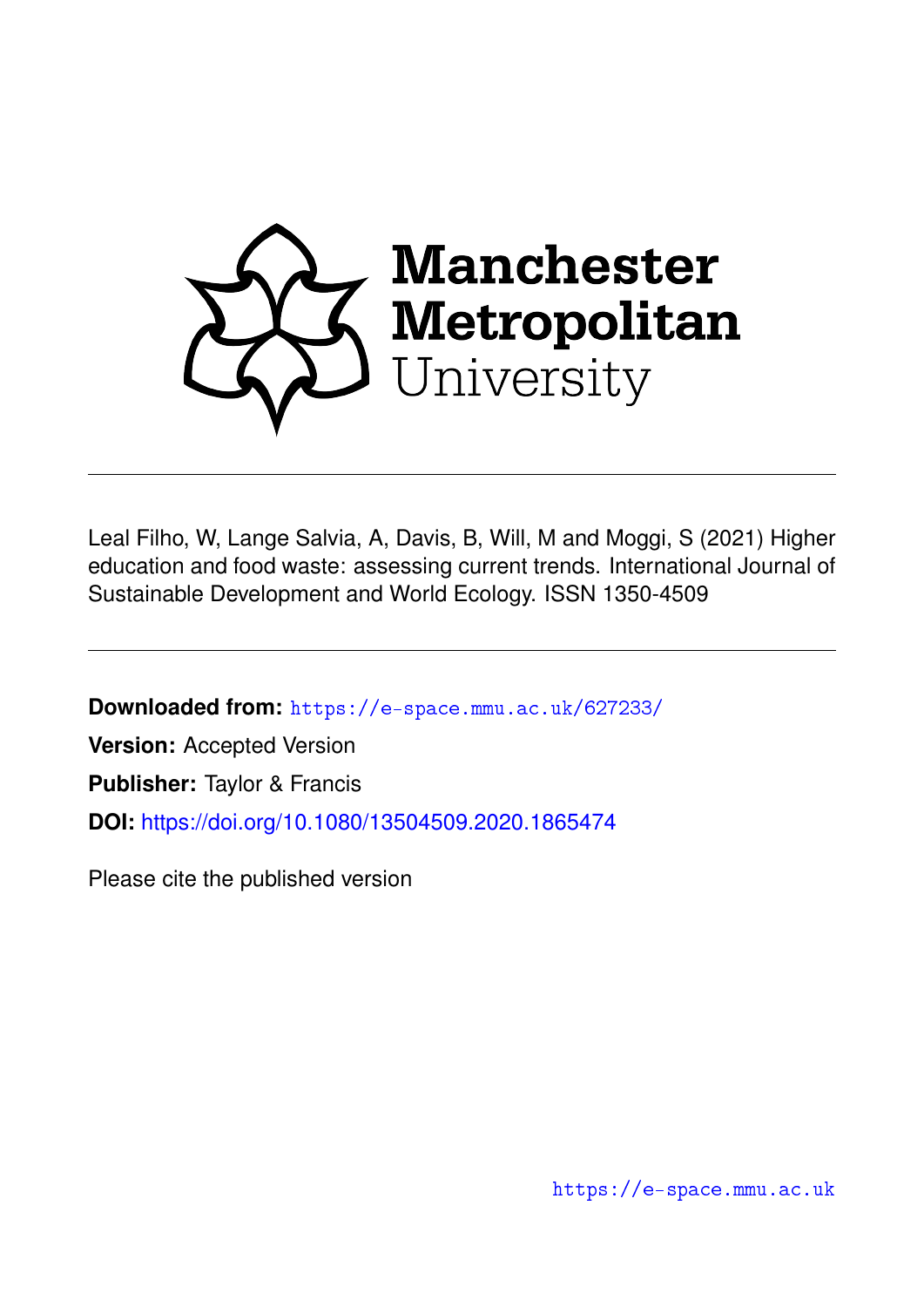# **Higher Education and Food Waste: assessing current Trends**

## **International Journal of Sustainable Development and World Ecology 01 Jan 2021**

### **http://doi.org/10.1080/13504509.2020.1865474**

- 
- Walter Leal Filho, Amanda Lange Salvia, Brittany Davis, Markus Will, Sara Moggi
- Walter Leal Filho
- European School of Sustainability Science and Research
- Hamburg University of Applied Sciences, Germany & School of Science and the Environment
- Manchester Metropolitan University
- Manchester
- M1 5GD
- UK
- Email: w.leal@mmu.ac.uk
- 
- Amanda Lange Salvia
- 17 Graduate Program in Civil and Environmental Engineering, University of Passo Fundo, Campus I BR<br>18 285, São José, 99052-900, Passo Fundo, RS, Brazil.
- 285, São José, 99052-900, Passo Fundo, RS, Brazil.
- Email: amandasalvia@gmail.com
- 
- Brittany Y. Davis
- Allegheny College, Department of Environmental Science and Sustainability
- 520 North Main St., Box E, Meadville
- PA, USA
- 25 Email: brittany.y.davis@gmail.com
- 26<br>27
- Markus Will (corresponding author)
- Hochschule Zittau/Görlitz
- Fakultät Natur- und Umweltwissenschaften
- Theodor-Körner-Allee 16
- 02763 Zittau
- Germany
- Email: M.Will@hszg.de
- Sara Moggi
- 
- University of Verona
- Department of Business Administration
- Via Cantarane, 24, 37129
- Verona, Italy.
- Email: Sara.moggi@univr.it
- 
- 
- 
- 
-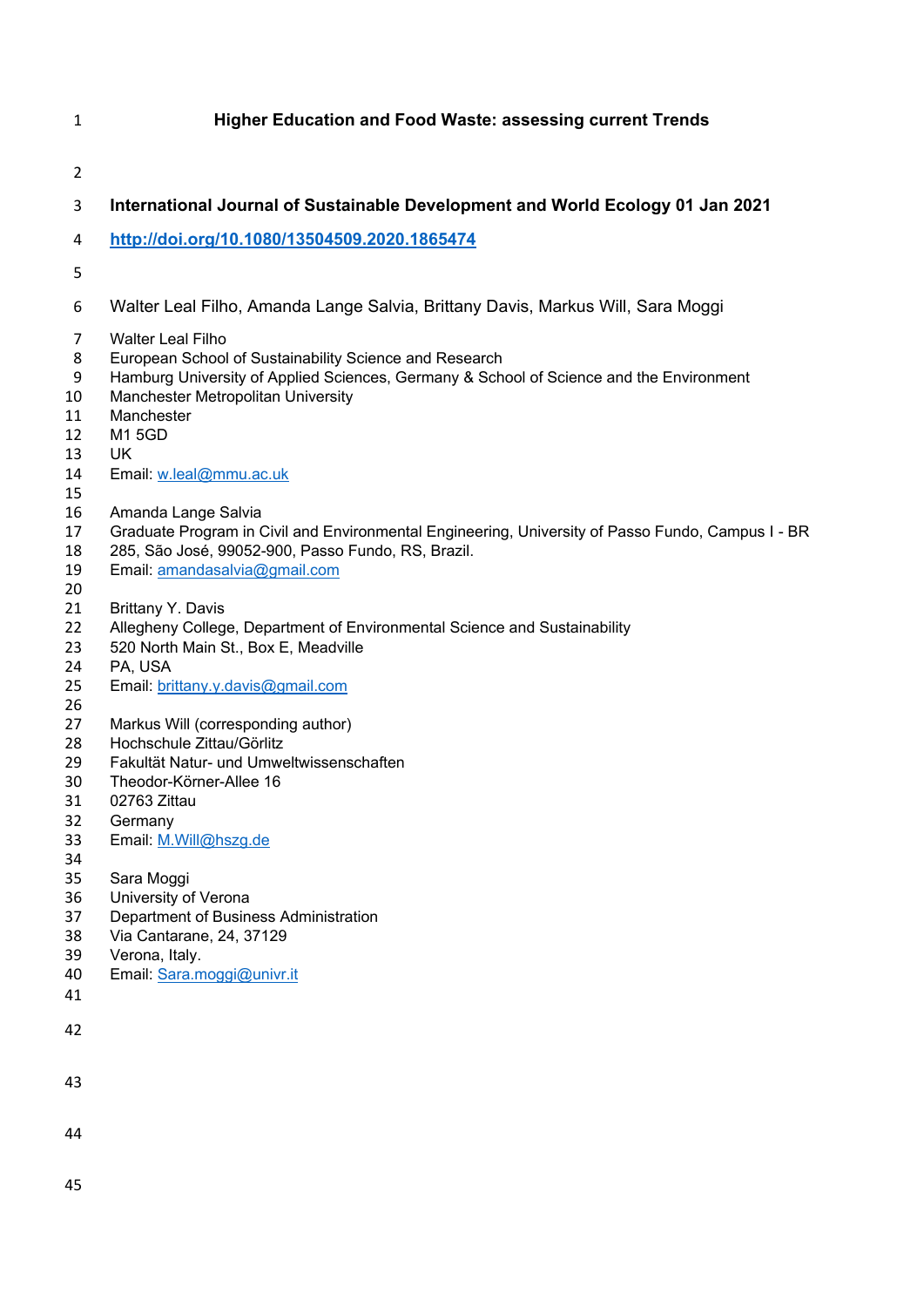# **Abstract**

 *Purpose:* Food waste is a considerable sustainability challenge, and many universities around the world are engaged in food waste prevention. University canteens offer opportunities for prevention of food waste by steering the amounts of food served in meals at central locations. Nevertheless, there is a paucity of international studies which look into this matter at a greater depth.

 *Research Question and Methods:* This paper discusses matters related to university policies and strategies, best practices as well as deficiencies that are seen in preventing food waste. An international study was conducted, including a sample of 52 higher education institutions, in order to provide pieces of evidence of current trends. The study is explorative, and the collected survey data was analyzed by descriptive statistics, complemented by a simplified content analysis of open-ended questions.

 *Findings:* The study reveals that even though food waste is as an essential issue in many Higher Education Institutions, prevention efforts are not so widely spread as they should be. The majority of universities represented in the sample implemented particular initiatives for food waste reduction, focusing on collection for disposal and composting as well as for external donation. Other examples for implemented efforts include training staff to serve adequate portions, use of trayless dining, and provision of regular information for staff and students. However, 60% of the sample does not have to follow a particular strategy or measure the amount of food waste produced. About 15% of the universities in the sample reported no engagement.

 *Practical Implications:* In particular, there is a need for greater involvement of both students and staff, in efforts towards preventing and better handling food waste. Food waste prevention is also a cultural change that must be supported by the top management and administration of higher education institutions. Finally, measurements and indicators should be considered for helping and encouraging prevention measures, detecting inefficiencies, and in particular, establishing targets for improvements.

 *Research limitations/implications:* Further research could consider enlarging the sample of the Higher Education Institutions involved, as well to explore (for instance, through in-depth semi-structured interviews) some of the best practices highlighted by this research.

**Keywords:** food waste - sustainability - higher education – waste prevention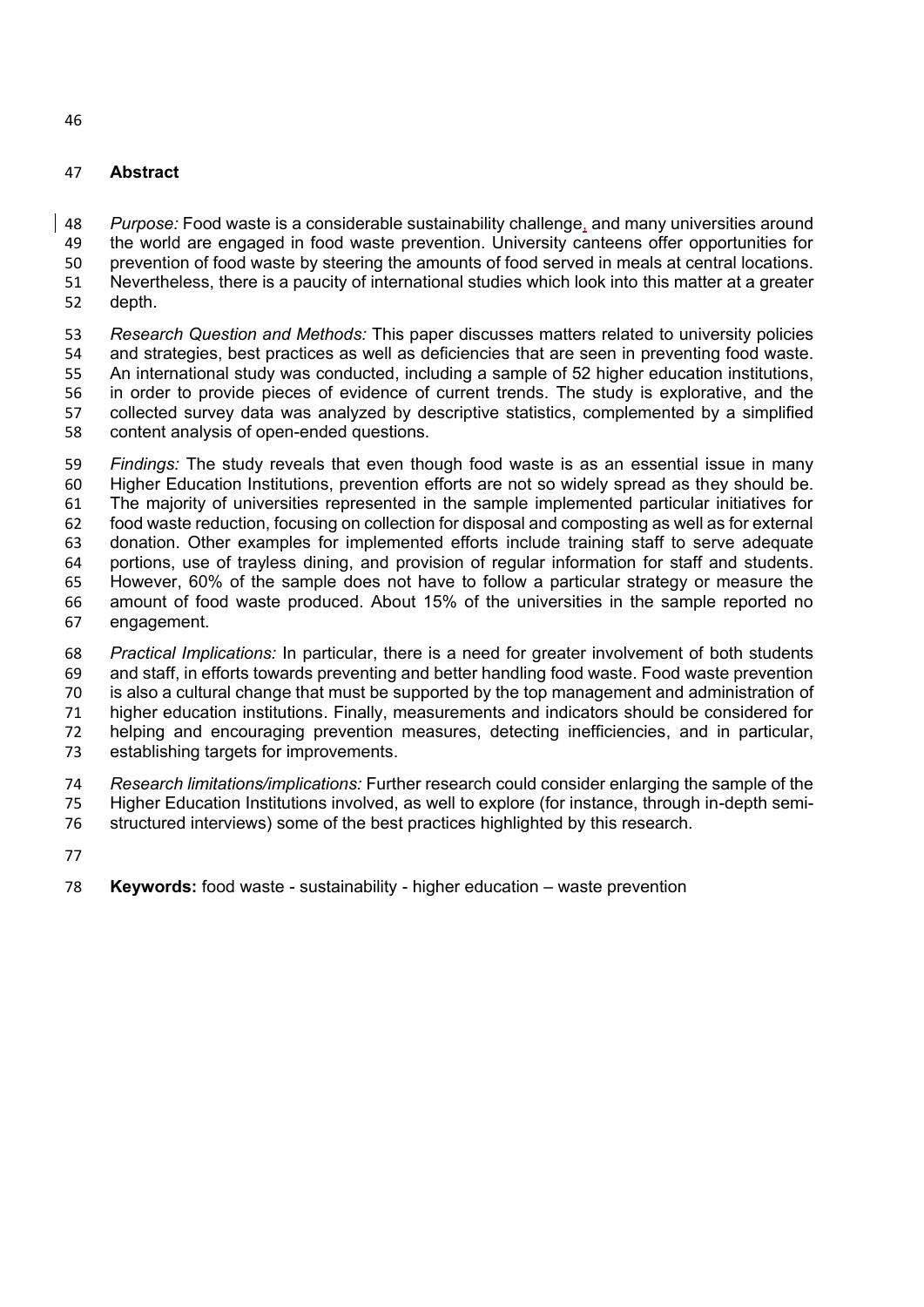#### **1. Introduction**

 Food waste refers to food that is actually of good quality, but which is discarded at the retail or consumption stages of the food supply chain (Lipinski et al. 2013; Halloran et al. 2014). There are several reasons for food being wasted along the food chain, i.e. overproduction, unnecessary inventory, defects in production or equipment, inappropriate processing or transportation, improper storage, losses in food preparation and when food is served, i.e. leftovers on the plates of consumers (Engström and Carlsson-Kanyama 2004; Gooch et al. 2010; Lipinski et al. 2013).

 The amount of food waste produced is increasing, with almost 50% per capita increase in food waste produced since 1974 in the United States (Hall et al. 2009). The most considerable quantities of food are being wasted at the consumption level in particular in households (Evans et al. 2013), which is reported with ranges between 44 to 130 kg/person/year in EU 28 (Stenmarck et al. 2016; Lorenz et al. 2017a). Reasons for this are mainly related to individual behaviour and other personal factors such as attitudes and norms, for example, over-purchasing and underestimating the amount of food stored at home, as well as a preference of aesthetically pleasing fruits and vegetables, and an inadequate understanding of the best before-labels (Evans et al. 2013; Evans 2014). Notably, what is considered edible and suitable for consumption by most people varies based on cultural and religious factors as well as social norms (Papargyropoulou et al. 2014). The discourse around food waste varies. In developed countries, public discourse often focuses on individual attitudes and consumer responsibility while in developing countries, the discourse centres on fundamental reasons for accidental food losses (Gille 2012).

 Nevertheless, also out-of-home food consumption, i.e. in restaurants, canteens, kiosks, schools or university cafeterias have been found to add a relevant share of total food waste (Silvennoinen et al. 2012; Beretta et al. 2013; Katajajuuri et al. 2014; Lorenz et al. 2017; Lorenz et al. 2017). In out-of-home settings, food waste in terms of leftovers is considered a potential indicator of consumer satisfaction. However, several other studies on food-related behaviour outside home indicate that technical and personal aspects may lead to left-overs.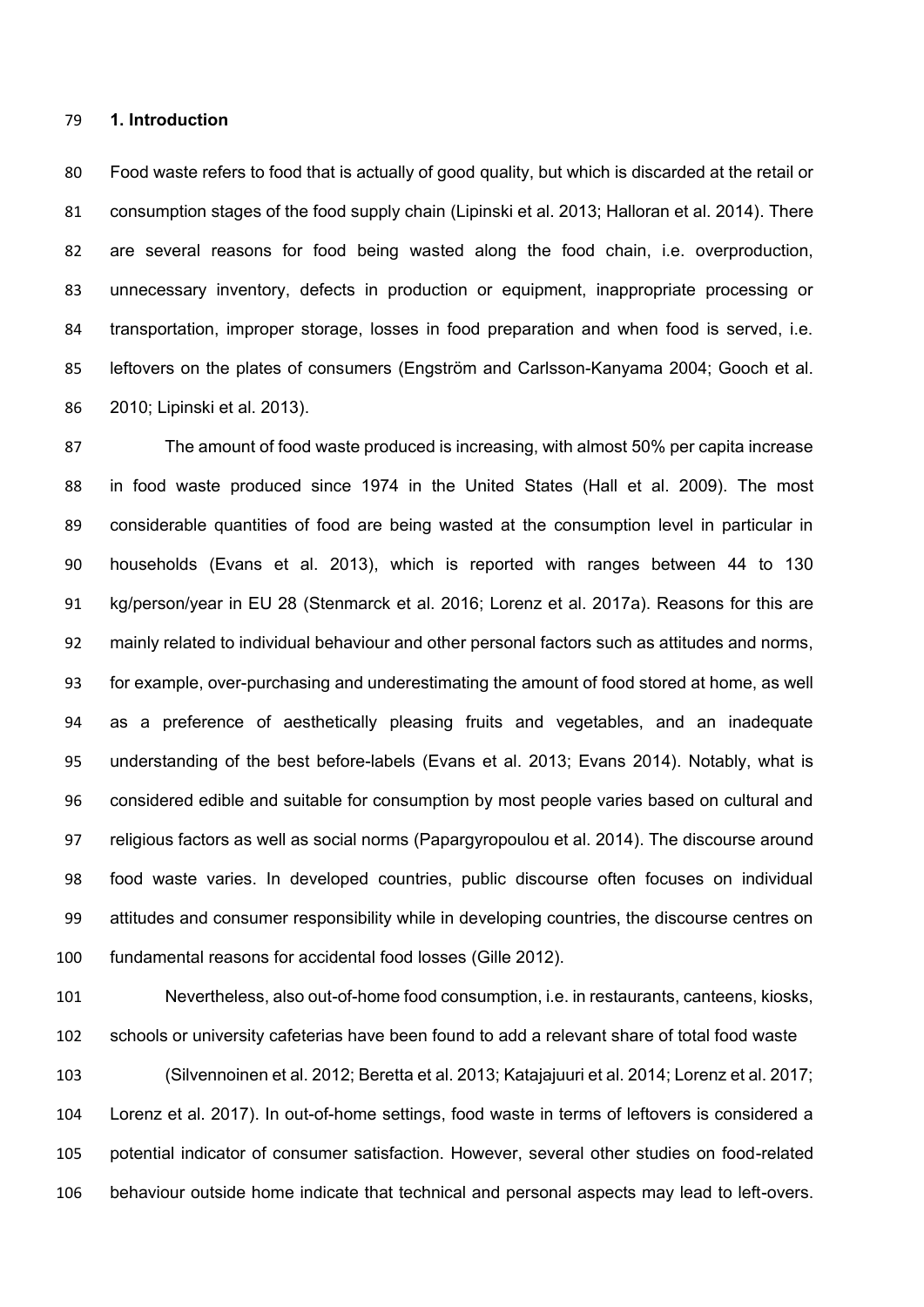Technical and service-related aspects are, for instance, menu offerings (Aschemann-Witzel et al. 2013; Ferreira et al. 2013), portion sizes and serving styles (Dinis et al. 2013; Lorenz et al. 2017b; Sanchez-Carracedo et al.). Personal factors compromise the expression of attitudes, subjective norms and intentions towards leftovers, avoidance of food disposal and behavioural control of eating everything up (Lorenz et al. 2017b).

 Food waste prevention has become an essential topic for higher education institutions globally, in part due to its environmental and social impacts. Food waste prevention at canteens aims at reducing the loss and waste of food in particular during storage, processing or serving. It involves several steps, for instance, (A) auditing and planning, (B) implementation of effective measures and (C) awareness-raising campaigns, as depicted in Figure 1.



*Figure 1-Food waste management framework*

 Research shows that reducing food waste can improve food security, reduce the amount of fresh water and fossil fuel used, and increase efficiency in resource use (Hall et al. 2009; Neff et al. 2015). University dining halls or restaurants provide an excellent opportunity for diverting food waste because lots of meals—and the waste from them—occurs at one location (Wilkie et al. 2015). Research estimates that around 540,000 million tons of food waste is generated each year at universities (Whitehair et al. 2013). Food waste is mostly disposed of in the municipal solid waste (MSW) stream of a campus, rather than being composted or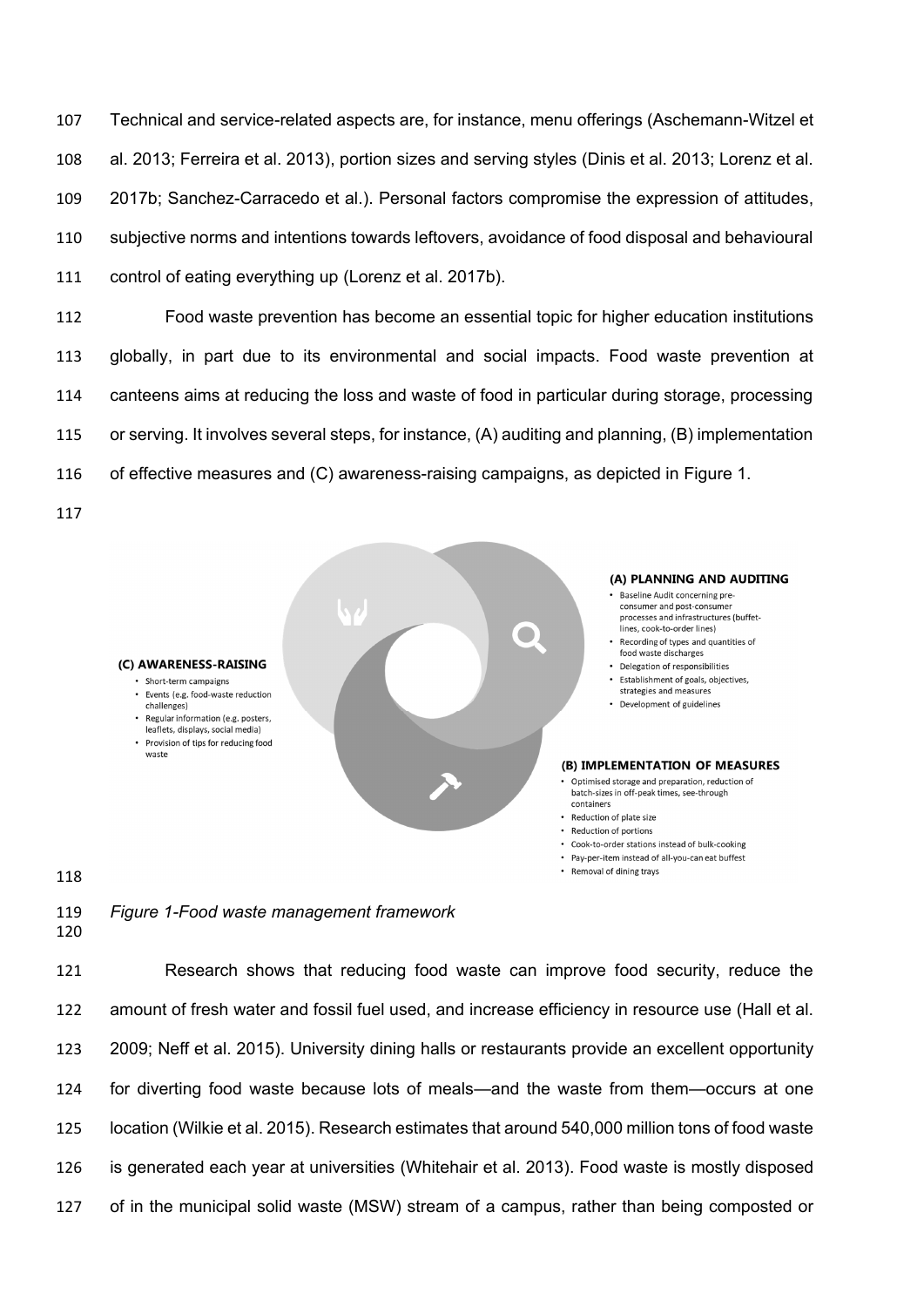diverted for other uses. At the University of Northern British Columbia, for instance, nearly 700 kg of organic material was improperly disposed of per week. At the Asian Institute of Technology in Thailand, food waste comprised nearly 55% of the campus MSW (Smyth et al. 2010; Tangwanichagapong et al. 2017).

 Within universities, serving waste (leftovers on serving dishes) is the most substantial part of food waste, mainly because:

a) many university restaurants serve food in buffet-style

b) staff at dining halls is unsure of how much food diners will consume and

- c) due to the difficulties in estimating portion sizes (Silvennoinen et al. 2012; Halloran
- et al. 2014; Papargyropoulou et al. 2014; Betz et al. 2015).
- 

 In Finland, researchers studying workplace and student canteens found that 25.3% of the total food waste was initially edible, with too larger portions being the primary cause (Silvennoinen et al. 2015). At Indiana University in the United States, there was 606 kg of solid waste when meals were served on trays and 435 kg during the trayless week (Thiagarajah and Getty 2013). 143 At Rhodes University in South Africa, average food waste per meal was found to be  $555 \pm 107$  grams per student per day. When extrapolated to all dining halls, this leads to estimates of 450 tonnes annually which is equivalent to 705,882 plates of food and has an economic value of US\$ 800,000 each year (Painter et al. 2016). A study found that canteen waste from University College Cork in Ireland was approximately 2500 kg per week during the academic year, or approximately 357 g per student served per day (Browne and Murphy 2013).

 Globally, research on food waste at colleges and universities has focused primarily on determining the amount of leftovers and plate waste generated from meals. A 2010 study at a Portuguese university found an average of 80g of leftovers and 200g plate waste per individual (Ferreira et al. 2013). At a university in the Midwestern United States, researchers found an average of about 57 g, for individual plate waste (Whitehair et al. 2013). In a German university canteen, researchers found that 75% (258 participants) had hardly any plate waste while 8% (28 participants) had plate waste that was the equivalent of 0.5 servings of one meal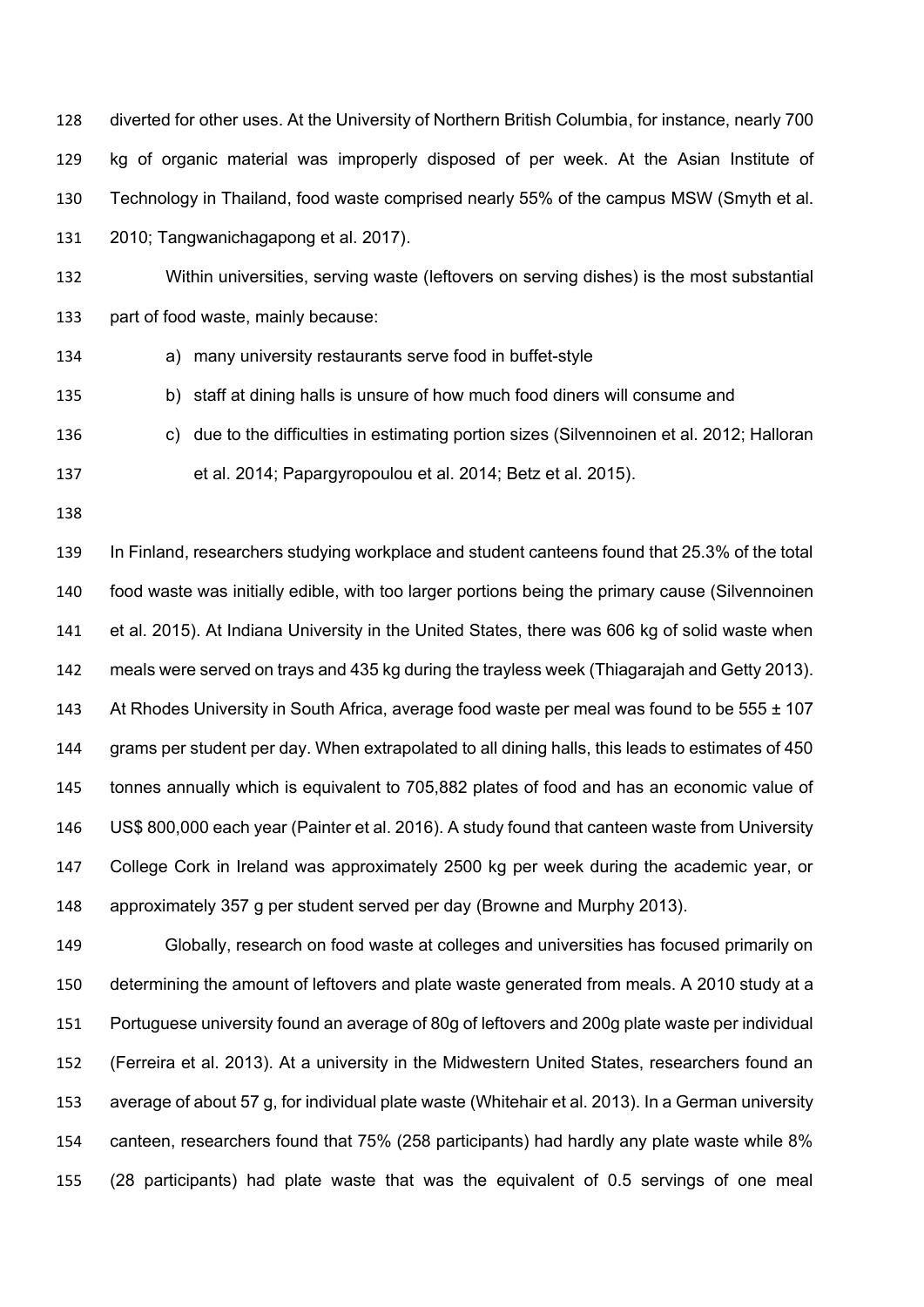component (Lorenz et al. 2017). Many students are aware of the economic and environmental problems associated with food waste, as researchers found by surveying Italian students at Roma Tre University (Principato et al. 2015). Considered by meal, researchers found more waste at breakfast than lunch and dinner (Painter et al. 2016). Researchers have also found that females tend to have more plate waste than males (Lorenz et al. 2017a). Having fewer options, serving special dishes which are more palatable, having trayless dining facilities, and reducing portion size have all been shown to contribute to a reduction in plate waste (Freedman and Brochado 2010; Thiagarajah and Getty 2013; Mirosa et al. 2016; Lorenz et al. 2017a; Lorenz et al. 2017b).

 Prior studies have examined issues related to food waste in different sectors and cities (Eriksson et al. 2017; Moggi et al. 2018; Schmidt and Matthies 2018; Fami et al. 2019), the connection to behaviour (Russell et al. 2017; Stöckli et al. 2018) and importance of quantification (Eriksson et al. 2018). However, there have been relatively few studies connecting this issue to higher education institutions (Ellison et al. 2019). Therefore, this study fills in a research gap and aims at analyzing the issue of food waste at universities and exploring various approaches used by these institutions around the world to prevent and fight this problem.

 The guiding proposition of the paper is: since many universities are concerned with sustainability issues, they should also be active in the prevention of food waste. The empirical 175 part of the paper is concerned with this proposition. More specifically, the study also departs from the following set of research questions:

 a) To which extent is food waste produced and re-used on the campuses of higher education institutions? (RQ1)

- 179 b) What are the deficiencies seen in preventing food waste today? (RQ2)
- c) Which concrete examples of good practice exist and which may be disseminated? (RQ3)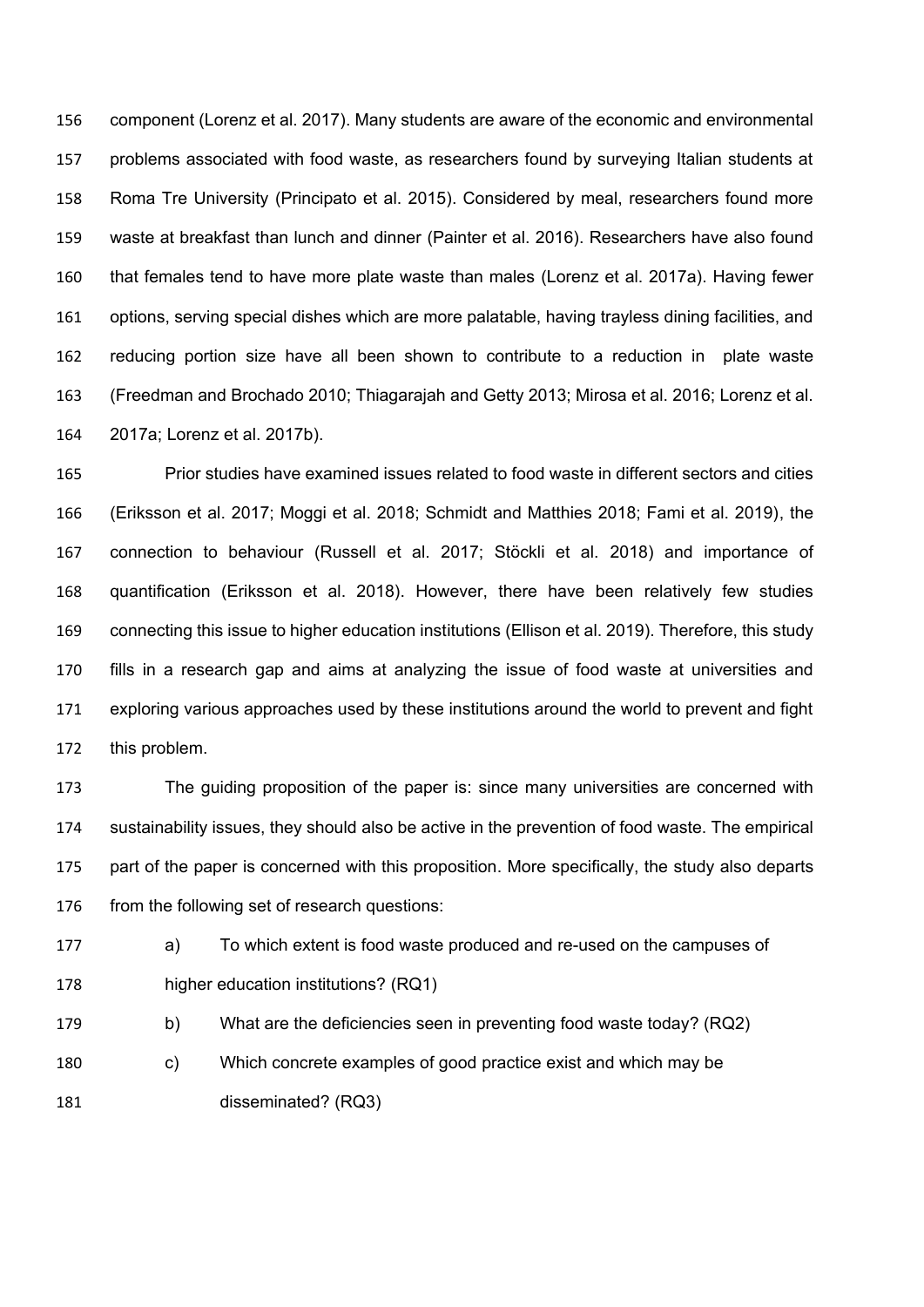d) Which challenges need to be overcome in order to provide a basis for the long- term changes needed in the ways Higher Education Institutions can prevent food waste? (RQ4)

These research questions are discussed and processed in the next parts of this paper.

## **2. Methodology**

 An international study was performed in order to collect experiences from universities worldwide. The survey was based on previous literature on food waste and designed to address the research gap related to aspects of food waste in higher education institutions around the world.

 The questionnaire was prepared and shared using the online application from Google Forms. Initially, the survey was pre-tested in the authors' universities to verify the understanding and relevance of the questions. After adjustments, the online survey was sent out to all higher education institutions members of the Inter-University Sustainable Development Research Programme (IUSDRP). There are currently over 120 members in this network<sup>1</sup> which is considered a designated sample of higher education institutions, already used in previous studies concerning sustainability and HEIs (Leal Filho et al. 2017; Avila et al. 2019). The respondents are members of administration staff in these institutions, possessing suitable know-how on-campus sustainability and university practices. The survey remained open for two months and contained closed-ended questions and one open-ended question (plus space for additional comments) where the respondents could express their opinion regarding better management options to handle food waste. A summary of the questionnaire is presented in Table 1.

**.** 

https://www.haw-hamburg.de/en/ftz-nk/programmes/iusdrp.html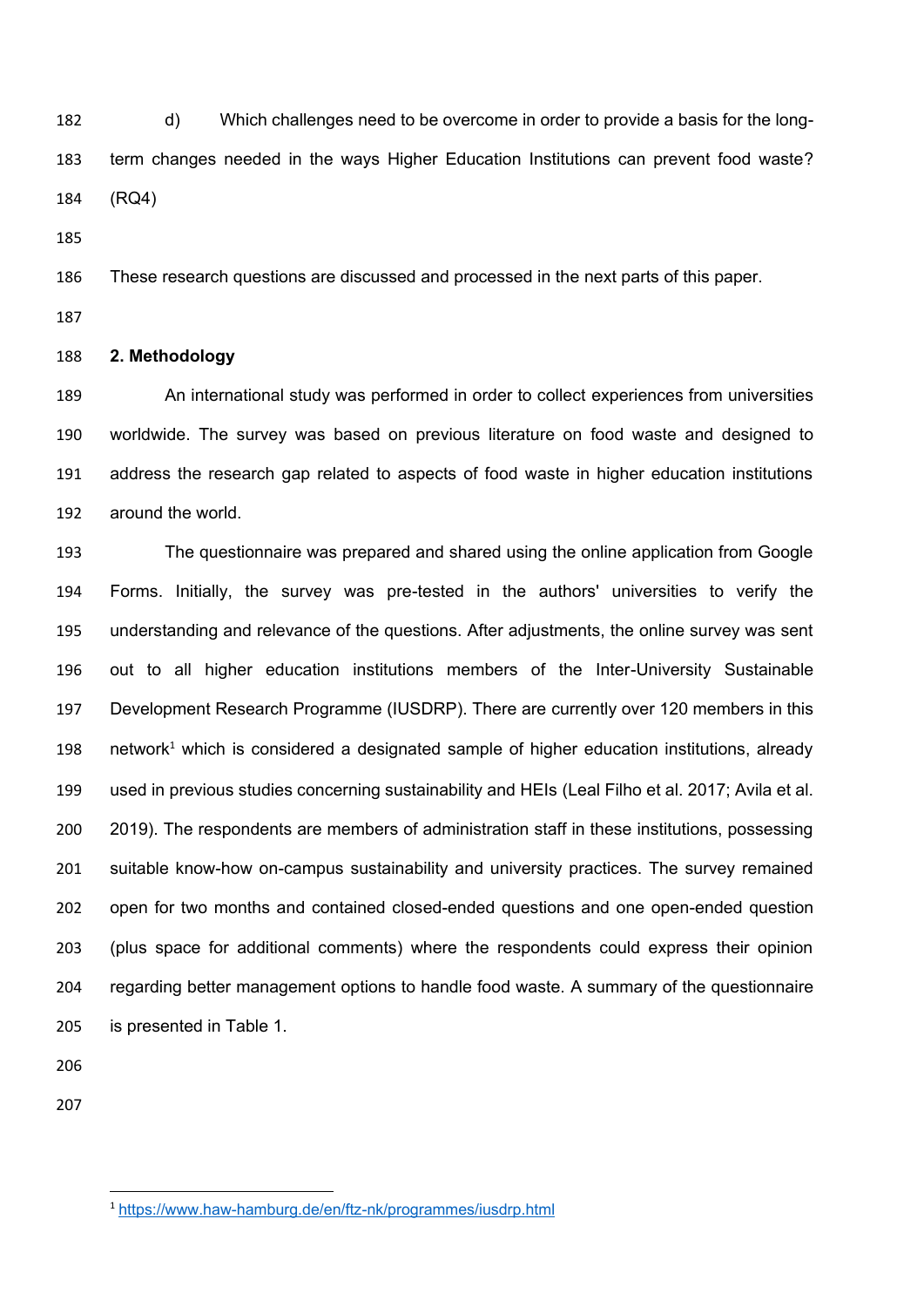# 208 *Table 1. Summary of survey questions and response options*

| <b>Topic</b>                                                                          |                                                                                                                                                         | <b>Response options</b>                                                                                                                                                                                                                                 |  |  |
|---------------------------------------------------------------------------------------|---------------------------------------------------------------------------------------------------------------------------------------------------------|---------------------------------------------------------------------------------------------------------------------------------------------------------------------------------------------------------------------------------------------------------|--|--|
| University<br>description                                                             | University, City, Country<br>Year of Foundation, Number of Students                                                                                     |                                                                                                                                                                                                                                                         |  |  |
|                                                                                       | The canteen(s) is(are) operated by:                                                                                                                     | The university<br>Catering service procured from external<br>enterprise<br>Other:                                                                                                                                                                       |  |  |
|                                                                                       | The canteen(s) of your university is(are):                                                                                                              | Buffet-style<br>A la carte                                                                                                                                                                                                                              |  |  |
| Canteens'<br>operation                                                                | there<br>Are<br>special<br>schemes/programmes/initiatives for food<br>waste collection                                                                  | Yes<br>No                                                                                                                                                                                                                                               |  |  |
|                                                                                       | If so, which one $(s)$ ?                                                                                                                                | Collection at canteens/cafeteria for<br>disposal<br>Collection for donation to<br>outside<br>organizations<br>collection for composting<br>Other:                                                                                                       |  |  |
|                                                                                       | Does the canteen measure the amount of<br>food waste?                                                                                                   | Yes<br>No                                                                                                                                                                                                                                               |  |  |
|                                                                                       | Is your university engaged<br>the<br>in<br>implementation of food waste prevention<br>measures?                                                         | Yes, very much so<br>Yes, a little<br>Yes, very little<br>Not at all                                                                                                                                                                                    |  |  |
| Engagement in<br>the                                                                  | If so, please list them: (multiple answers<br>possible)                                                                                                 | the<br>information<br>in<br>B٧<br>restaurants/canteens<br>By systematically informing staff<br>By systematically informing students<br>By donating food to prevent food waste<br>By fostering recycling/composting on<br>campus or outside it<br>Other: |  |  |
| implementation<br>of food waste<br>prevention<br>measures                             | university<br>procurement<br>Does<br>your<br>procedure/policy<br>include<br>specific<br>requirements/criteria<br>for<br>preventing/reducing food waste? | Yes<br>No                                                                                                                                                                                                                                               |  |  |
|                                                                                       | Does your university have a policy on<br>food waste?                                                                                                    | Yes<br>No                                                                                                                                                                                                                                               |  |  |
|                                                                                       | Are there efforts to reduce or control<br>portions to reduce food waste being made<br>at your university?                                               | Yes<br>No                                                                                                                                                                                                                                               |  |  |
|                                                                                       | If so, please identify these efforts:<br>(multiple answers possible)                                                                                    | Trayless dining<br>Having staff serve portions to diners<br>Having diners pay by weight (or per<br>item) rather than serving food buffet-<br>style<br>Other:                                                                                            |  |  |
| Support<br>from<br>university<br>administration<br>and<br>main<br>challenges<br>faced | university<br>administration<br>Is<br>your<br>supportive of efforts to use food resources<br>more efficiently?                                          | Yes, very much so<br>Yes, a little<br>Yes, very little<br>Not at all                                                                                                                                                                                    |  |  |
|                                                                                       | If so, at which level? (multiple answers<br>possible)                                                                                                   | Rector/President<br>Dean/Vice-Dean<br>Head of Department<br>Students or their Representatives<br>Other:                                                                                                                                                 |  |  |
|                                                                                       | Which elements pose a challenge to your<br>efforts to prevent food waste? (multiple<br>answers possible)                                                | Lack of funding<br>for food<br>waste<br>prevention schemes<br>Lack of interest from staff                                                                                                                                                               |  |  |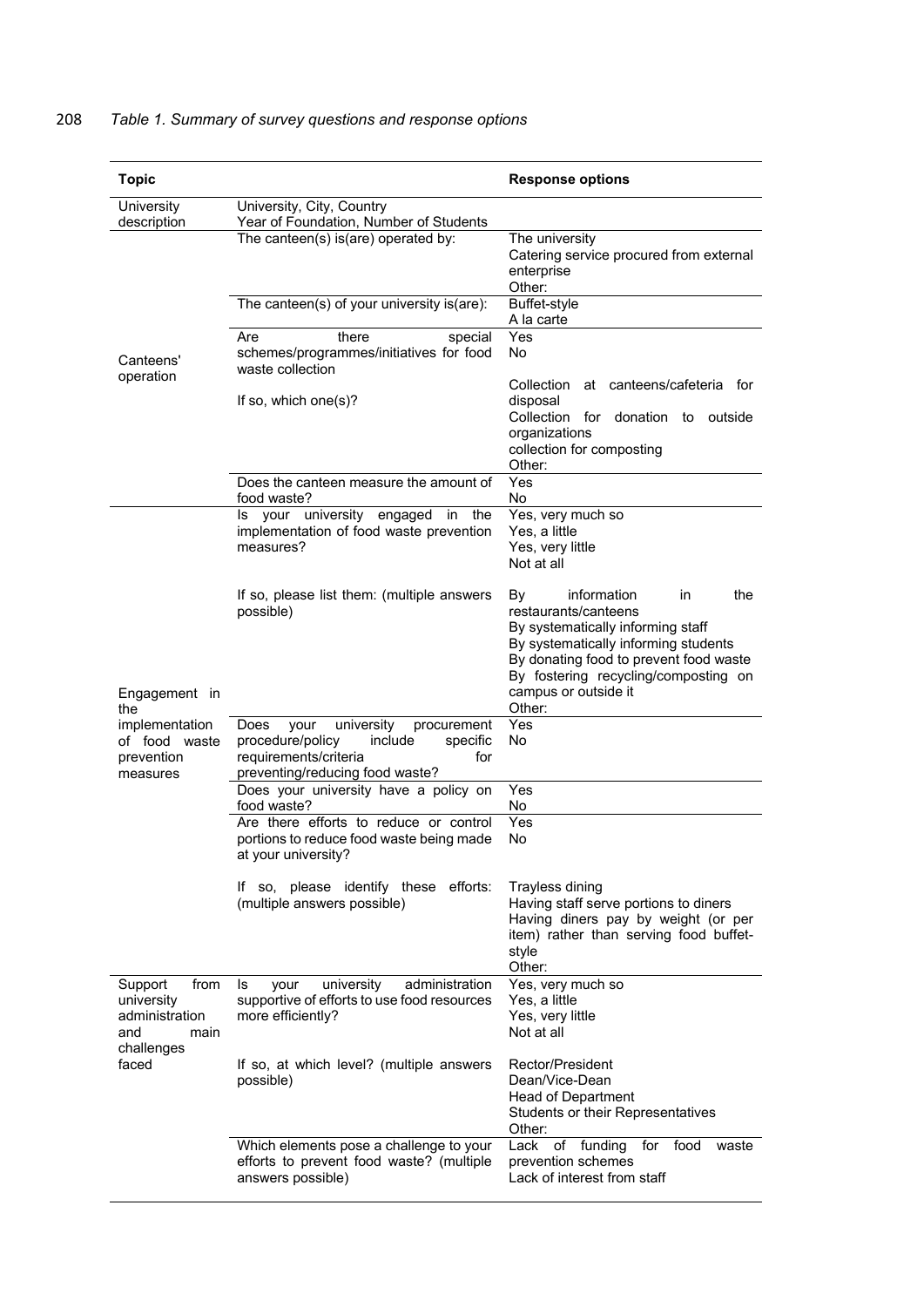|     |                                                                                                |                                                                                         |            |                                                                                 |    | Lack<br>of<br>Catering/Procurement staff to reduce<br>food waste<br>Lack of interest from students<br>Other: |  | motivation | for |  |
|-----|------------------------------------------------------------------------------------------------|-----------------------------------------------------------------------------------------|------------|---------------------------------------------------------------------------------|----|--------------------------------------------------------------------------------------------------------------|--|------------|-----|--|
|     | <b>Better</b><br>management<br>options                                                         |                                                                                         |            | What should be done on your opinion to<br>better manage the food waste problem? |    |                                                                                                              |  |            |     |  |
|     | Open space                                                                                     | Space for<br>highlights.                                                                | additional | comments                                                                        | or |                                                                                                              |  |            |     |  |
| 209 |                                                                                                |                                                                                         |            |                                                                                 |    |                                                                                                              |  |            |     |  |
| 210 |                                                                                                | The methodology and the results are divided into quantitative and qualitative analysis, |            |                                                                                 |    |                                                                                                              |  |            |     |  |
| 211 | as follows:                                                                                    |                                                                                         |            |                                                                                 |    |                                                                                                              |  |            |     |  |
| 212 |                                                                                                |                                                                                         |            |                                                                                 |    |                                                                                                              |  |            |     |  |
| 213 | 2.1 Quantitative analysis                                                                      |                                                                                         |            |                                                                                 |    |                                                                                                              |  |            |     |  |
| 214 |                                                                                                | The survey contained a set of questions to examine the extent to which universities     |            |                                                                                 |    |                                                                                                              |  |            |     |  |
| 215 | have been considering food waste. The questions were related to three main issues:             |                                                                                         |            |                                                                                 |    |                                                                                                              |  |            |     |  |
| 216 | a) Canteens' operation;                                                                        |                                                                                         |            |                                                                                 |    |                                                                                                              |  |            |     |  |
| 217 | b) Engagement in the implementation of food waste prevention measures;                         |                                                                                         |            |                                                                                 |    |                                                                                                              |  |            |     |  |
| 218 |                                                                                                | c) Support from university administration and primary challenges faced.                 |            |                                                                                 |    |                                                                                                              |  |            |     |  |
| 219 |                                                                                                |                                                                                         |            |                                                                                 |    |                                                                                                              |  |            |     |  |
| 220 |                                                                                                | The data were analyzed using descriptive and correlation analyses, with support of the  |            |                                                                                 |    |                                                                                                              |  |            |     |  |
| 221 | software SPSS. First, descriptive analysis explored basic characteristics of the institutions, |                                                                                         |            |                                                                                 |    |                                                                                                              |  |            |     |  |
| 222 | regarding country, number of students and year of foundation. The same was done for each       |                                                                                         |            |                                                                                 |    |                                                                                                              |  |            |     |  |
| 223 | section of collected material: details on canteens' operation, level of engagement in the      |                                                                                         |            |                                                                                 |    |                                                                                                              |  |            |     |  |
| 224 | implementation of food waste prevention measures and support from university administration    |                                                                                         |            |                                                                                 |    |                                                                                                              |  |            |     |  |
| 225 | and main challenges.                                                                           |                                                                                         |            |                                                                                 |    |                                                                                                              |  |            |     |  |
| 226 |                                                                                                | Secondly, a correlation analysis was conducted in order to examine any underlying       |            |                                                                                 |    |                                                                                                              |  |            |     |  |
| 227 | relationships among the topics previously discussed, namely operational aspects and            |                                                                                         |            |                                                                                 |    |                                                                                                              |  |            |     |  |
| 228 | engagement in and support to food waste prevention measures. For that, at first, the data      |                                                                                         |            |                                                                                 |    |                                                                                                              |  |            |     |  |
| 229 | normality was tested, using the Kolmogorov-Smirnov test which is recommended for a sample      |                                                                                         |            |                                                                                 |    |                                                                                                              |  |            |     |  |
| 230 | size larger than 50 (Hair et al. 2013). Since the data distribution was not considered normal, |                                                                                         |            |                                                                                 |    |                                                                                                              |  |            |     |  |
| 231 | the correlation test of Spearman was applied (Hair et al. 2013). The results range from -1     |                                                                                         |            |                                                                                 |    |                                                                                                              |  |            |     |  |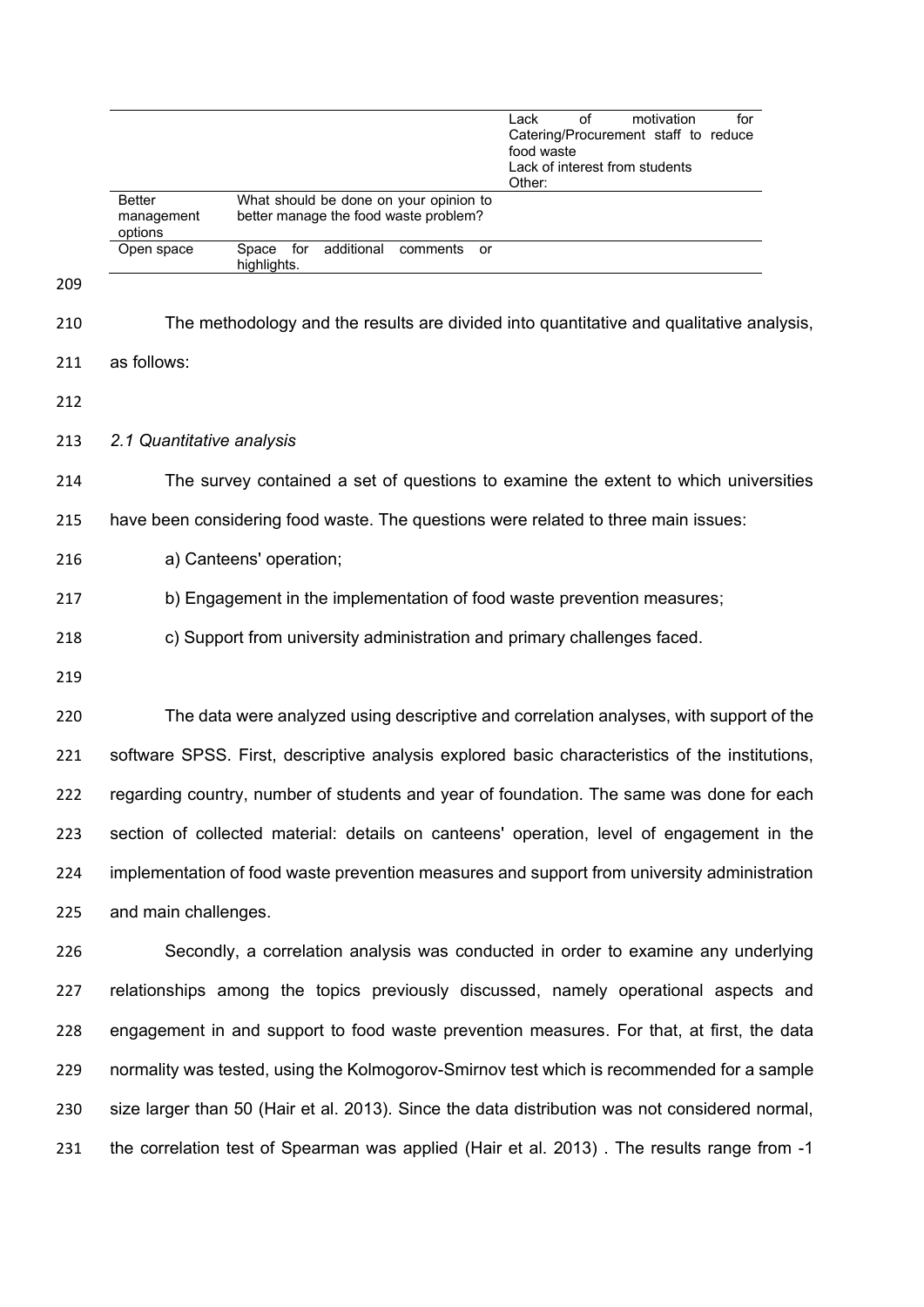(strongly negative) to +1 (strongly positive): the closer to 1, the higher is the correlation between two variables.

 The nature of the study was qualitative, i.e. descriptive. Consistent with its aim, descriptive statistics were applied mainly to state the frequency of responses. Other studies may choose to perform more sophisticated statistical analyses and dwell with other questions, but this was not the case for this paper.

*2.2 Qualitative analysis* 

 Data from the open-ended question were investigated through content analysis, with support from the software Nvivo, recommended for studies with qualitative nature (Mozzato and Grzybovski 2011). This technique involves reading and interpreting the material progressively and systematically, in order to categorize the information, which is considered useful for gathering essential insights from many different discourses. Also, this method was chosen for being recognized as a way to better analyze texts in the context of their uses (Krippendorff 2013) and for reducing the volume of text collected, grouping it into categories and seeking understanding out of it (Bengtsson 2016) . The different categories of analysis were clustered according to similarities in the answers provided by the respondents and organized following the steps of food waste management, as presented in the literature review. The additional space for comments at the end of the survey also provided interesting

### **3. Results and Discussion**

topics that were brought to the qualitative analysis.

 As indicated in the methodology, the results are divided between quantitative and qualitative analysis. The quantitative part presents the results of the closed questions and the correlation analysis, and the qualitative part presents the main topics discussed in the open-ended question and develops some general discussions.

 The authors have drawn their convenience sample from the total population of an international university network, i.e. the IUSDRP, which the first author coordinates. More than 40% of the members of the network took part in the survey. It can, therefore, be assumed that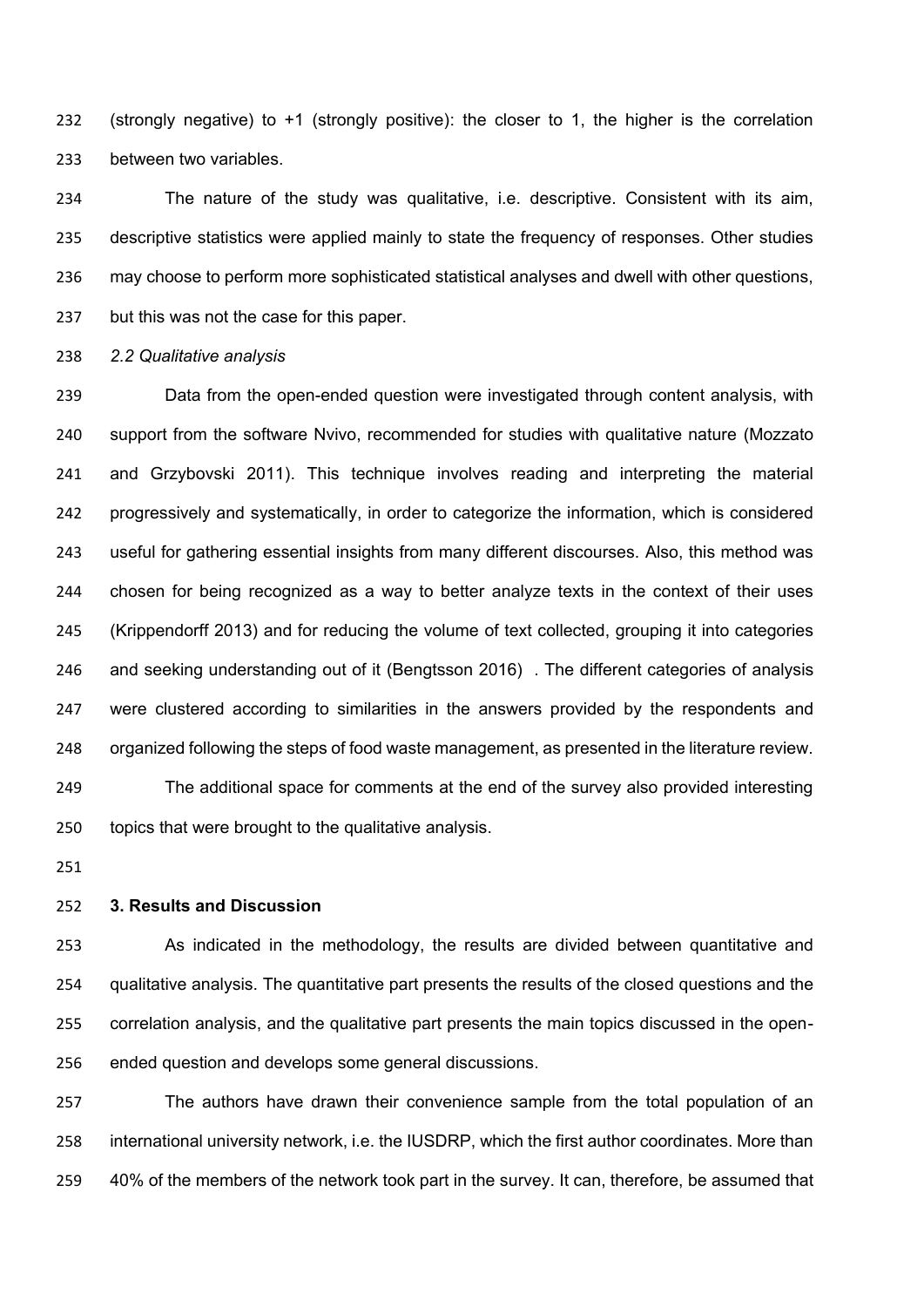the survey is representative of the IUSDRP population, but no generalizable statements about the entire population can be made. The survey received responses from 52 different universities located in 24 different countries, as shown in Figure 2.



## Figure 2- Schematic world map showing the surveyed countries

 The respondents are distributed as follows: USA (n=11), United Kingdom (n=8), Malaysia (n=4), Nigeria (n=4), Brazil (n=3), Germany, India and Iran (n=2), and Bangladesh, Canada, China, Colombia, Egypt, Ghana, Guatemala, Hong Kong, Italy, Latvia, Netherlands, New Zealand, Romania, Serbia, South Africa, and Spain (n=1). It was received only one response per university.

*3.1 Quantitative analysis* 

 As shown in Figure 3, the study received balanced responses from developed and developing countries, most universities have more than 10,000 students and were founded rather recently (after 1951).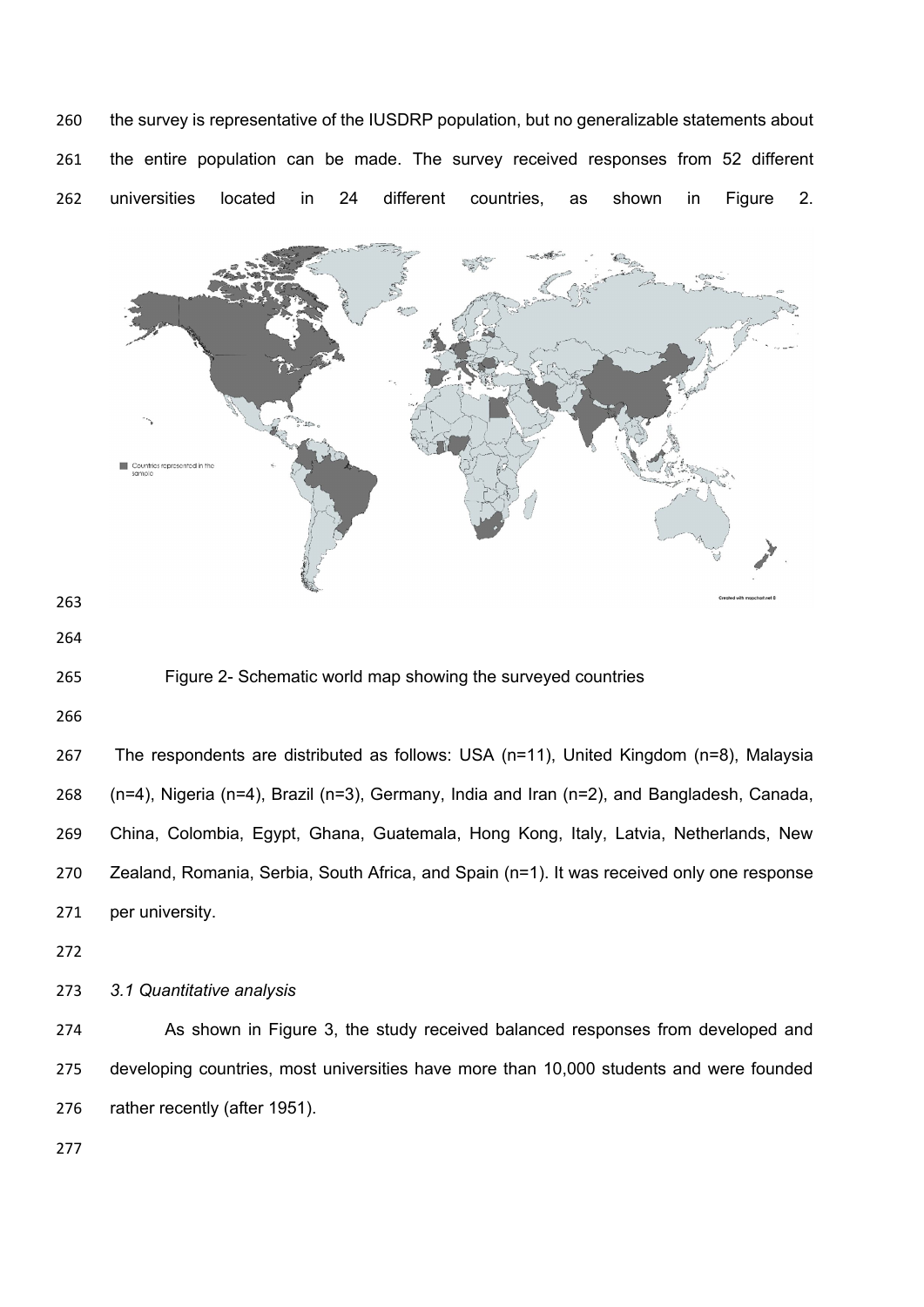

 Figure 3. Distribution of universities according to their country, number of students, and year of foundation

 Figure 4 shows the main results regarding the section on Canteens' operation. Most universities (60%) have canteens operated by external service instead of being managed by the university itself. In general, this situation can hinder the implementation of food waste prevention measures, since it depends not solely on universities' efforts but also on the hired company. The buffet is the most used canteen setting (54%), which can represent a problem 287 for avoiding the generation of waste since the kitchen staff has the challenge of estimating how much food will be required.

 More than half of the universities (60%) stated that their canteens do not measure the amount of food waste. Hence it is not possible to fully understand the extent to which food waste is being generated and its impacts in terms of waste and related costs. Real numbers or indicators help encourage prevention measures, detect inefficiencies, and especially establish targets for improvement. The main initiative for food waste collection is to send for disposal (48%), although a substantial amount of universities also reported sending to composting (37%). "Others" from the survey included initiatives such as using the food waste for fish and duck farming, feeding animals, sending to anaerobic digestion to generate biogas as well as electricity and heat.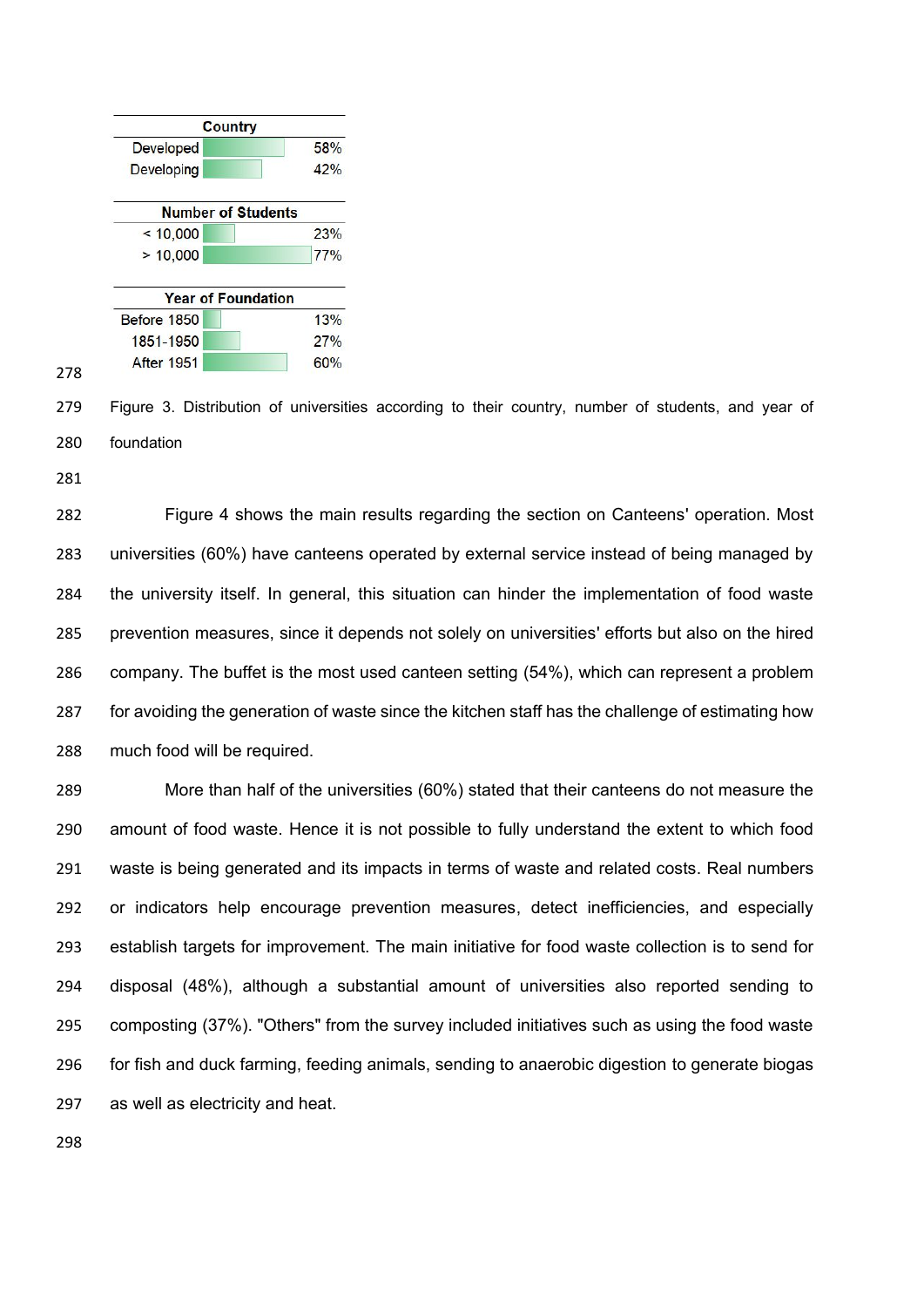



Figure 4. Results regarding Canteens' operation

 Figure 5 presents the results of the second section of the survey concerning the engagement in implementing food waste prevention measures. Balanced results were observed when it comes to the inclusion (or not) of food waste reduction requirements in the university procurement (52% for positive answer). On the other hand, the result is unambiguous regarding the existence of a specific policy on food waste: most universities do not have one (65%).

 In universities which do have efforts to reduce/control portions (60%) and consequently minimize food waste, the main effort is having the staff to serve these portions (46%). Trayless dining also had a considerable share of answers (27%), and other mentioned efforts include the use of campaigns, existence of special or reduced sizes of portions or plates, availability of take-home containers, development of food preparation techniques which minimize waste, and re-use for soups.

 While 85% of the universities are somehow engaged in implementing food waste prevention measures at different levels, eight universities (15%) reported no engagement in this topic, which is a worrying situation. However, different types of engagement, which have been responded by the group of 85%, might assist others to find initiatives for improvement in this context. Fostering recycling and composting is the primary engagement action reported, followed by the availability of information in the canteens/restaurants. Providing information in a systematic way to staff and students is also another vital approach. Other mentioned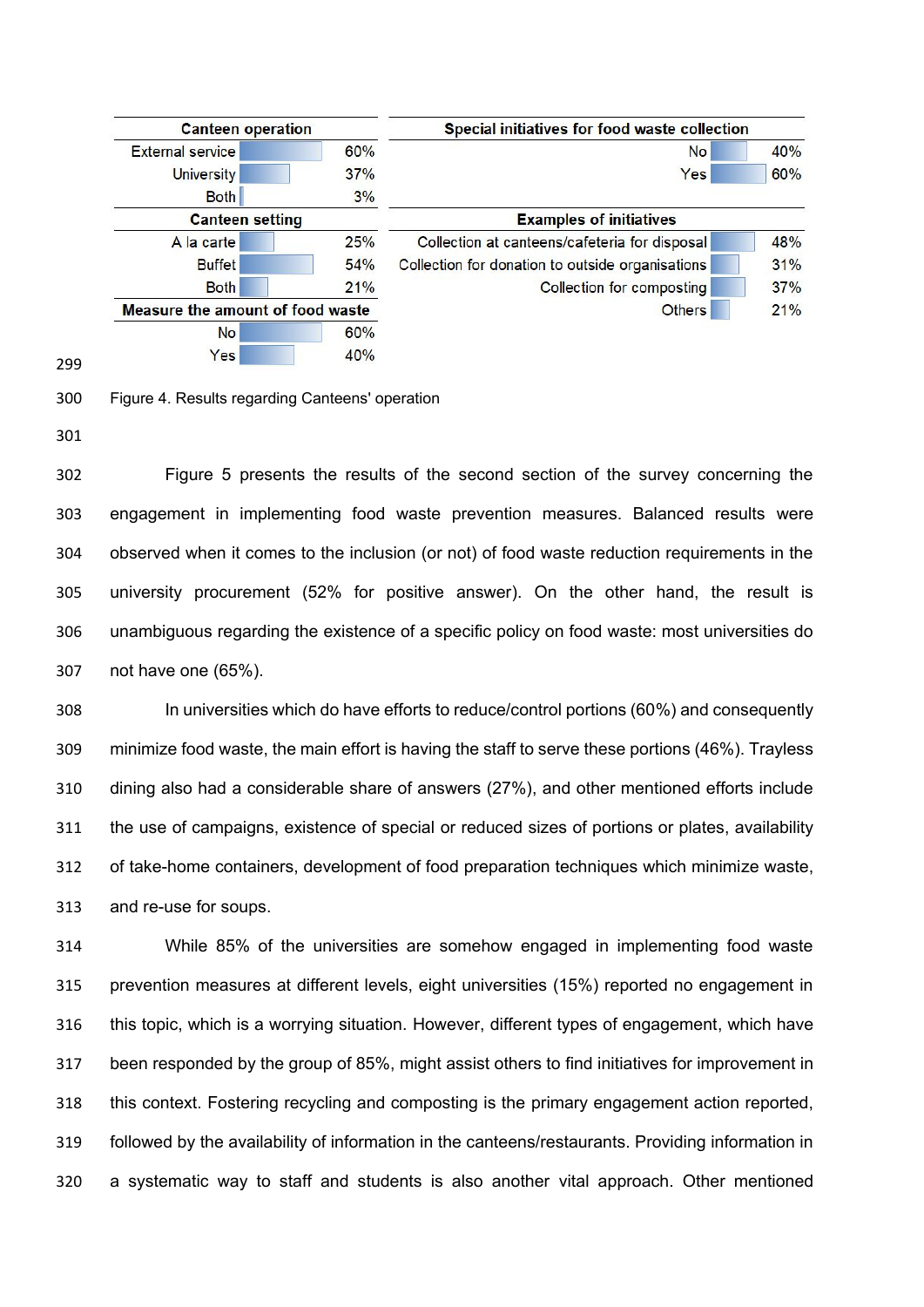measures include: promotion of events where students are invited to bring their own "bowls" and take food which would be thrown away, therefore raising awareness on the topic of food waste; more food being offered in the buffet depending on demand; canteen offer to take out containers for students to take home the leftovers; universities' food shops reduce the price at the end of the day to avoid food waste; and students' participation in activities involving composting and use of fertilizers from food waste on campus. Most of these activities not only help reduce food waste but also contribute to creating a culture of sustainability on campus.



 Figure 5. Results regarding university engagement in the implementation of food waste prevention measures

 Finally, regarding support from university administration and main challenges, Figure 6 shows a summary of the results. Almost all universities (90%) reported having support from the administration but with different levels – the highest support was stated by 31% of the universities. The support is usually presented by students or their representatives (58%), followed by Heads of Departments. Dean/Vice-Dean and Rector/President had the least amount of informed support (25% and 13%, respectively). "Others" included mentions to the Canteen administration, Sustainability staff or "Green volunteers", and Faculty levels.

 All challenges offered as an answer in the survey were similarly indicated, with higher percentages for lack of interest from staff and students. It is interesting to observe that different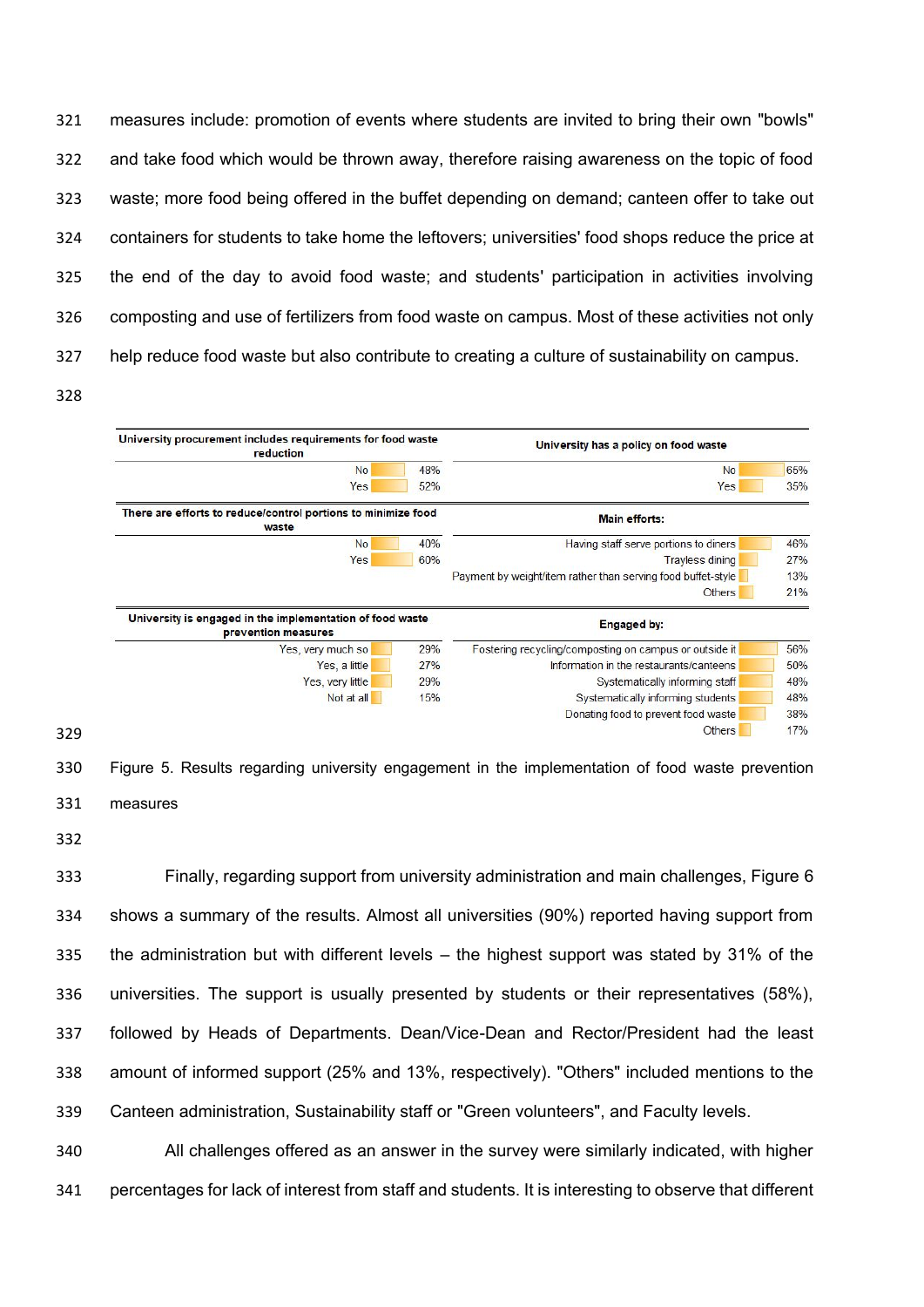from other examples of research (Elliott and Wright 2013), lack of funding was not the primary challenge indicated. People need to eat, and therefore food will always be purchased. Here, the term lack of funding is more connected with the resources needed to purchase infrastructure to process food which is not used. Other challenges include the support from the government, from the municipality, faculty and/or administration and work of green volunteers. 

| University administration supports the efforts to<br>use food resources more efficiently | <b>Support from:</b> |                                          |     |  |  |
|------------------------------------------------------------------------------------------|----------------------|------------------------------------------|-----|--|--|
| Yes, very much so                                                                        | 31%                  | <b>Students or their Representatives</b> | 58% |  |  |
| Yes, a little                                                                            | 35%                  | <b>Head of Department</b>                | 44% |  |  |
| Yes, very little                                                                         | 25%                  | Dean/Vice-Dean                           | 25% |  |  |
| Not at all                                                                               | 10%                  | <b>Rector/President</b>                  | 13% |  |  |
|                                                                                          |                      | <b>Others</b>                            | 21% |  |  |
|                                                                                          |                      |                                          |     |  |  |

|     | Which elements pose a challenge to your efforts to prevent food waste? |     |
|-----|------------------------------------------------------------------------|-----|
|     | Lack of interest from staff                                            | 52% |
|     | Lack of interest from students                                         | 52% |
|     | Lack of motivation for Catering/Procurement staff to reduce food waste | 48% |
|     | Lack of funding for food waste prevention schemes                      | 44% |
| 348 | <b>Others</b>                                                          | 8%  |

Figure 6. Results regarding support from university administration and main challenges

Table 2 presents the results of the correlation analysis performed in order to examine

potential underlying relations between operational aspects and engagement in and support to

- food waste prevention measures.
- 

- 
- 
- 
-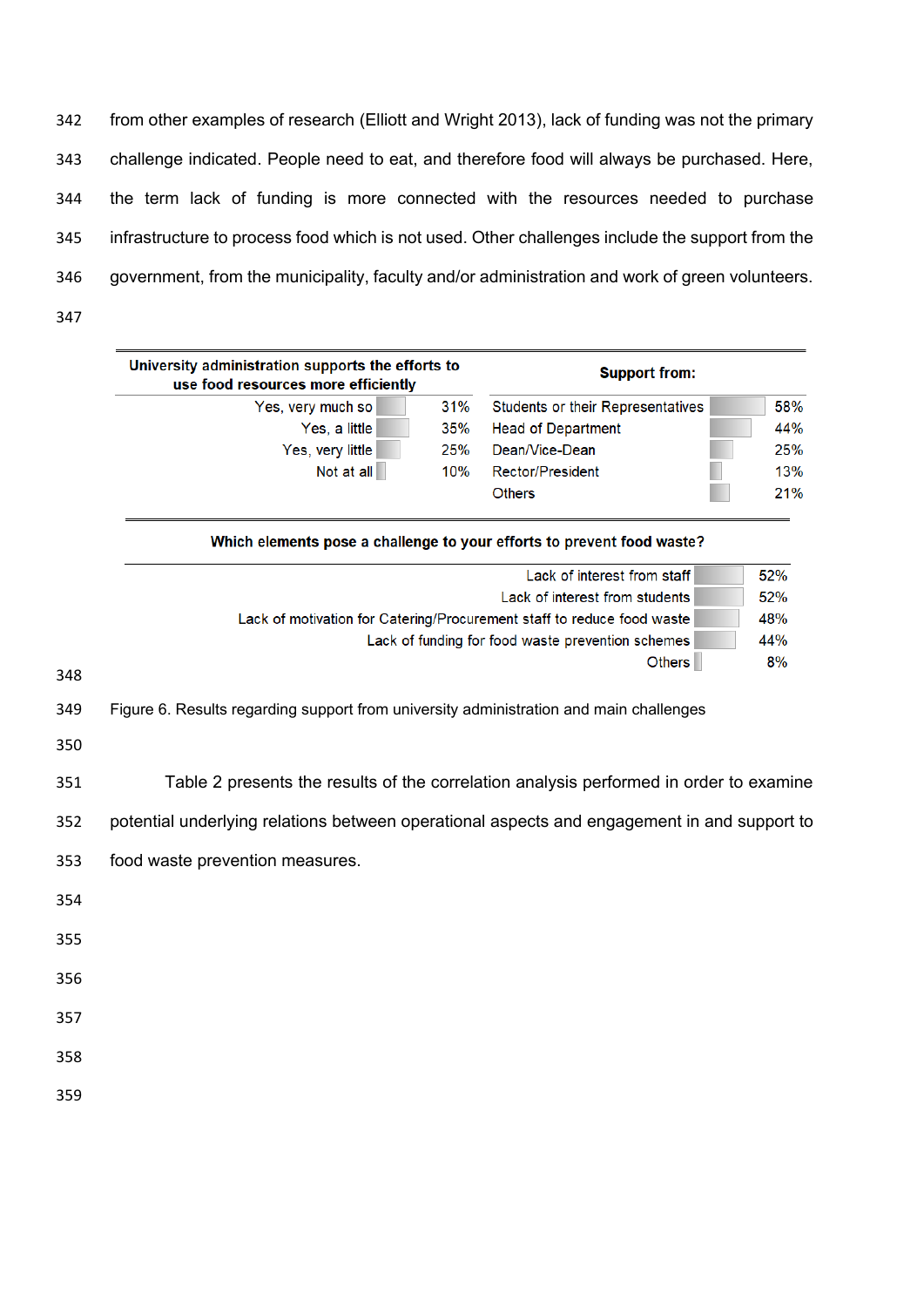|                          | Operation<br>Canteen | 크.<br>University<br>waste | Canteen Setting | 크.<br>Engagement<br>prevention | <b>Waste</b>   | for<br>collection<br><b>Schemes</b> | $\mathbf{c}$<br>control<br><b>Efforts</b> | Waste<br>Measurement | Administration<br>support |
|--------------------------|----------------------|---------------------------|-----------------|--------------------------------|----------------|-------------------------------------|-------------------------------------------|----------------------|---------------------------|
|                          |                      | Food<br>the               |                 |                                | Policy<br>Food |                                     |                                           | Food                 |                           |
| Canteen                  | 1.000                |                           |                 |                                |                |                                     |                                           |                      |                           |
| Operation                |                      |                           |                 |                                |                |                                     |                                           |                      |                           |
| Food<br>waste<br>in      |                      |                           |                 |                                |                |                                     |                                           |                      |                           |
| <b>University</b><br>the | .063                 | 1.000                     |                 |                                |                |                                     |                                           |                      |                           |
| Procurement              | (.659)               |                           |                 |                                |                |                                     |                                           |                      |                           |
|                          | $.309*$              | $-0.017$                  |                 |                                |                |                                     |                                           |                      |                           |
| <b>Canteen Setting</b>   | (0.026)              | (0.905)                   | 1.000           |                                |                |                                     |                                           |                      |                           |
| Engagement in            | $-152$               | $.496**$                  | $-285*$         |                                |                |                                     |                                           |                      |                           |
| prevention               | (0.281)              | (0.000)                   | (0.040)         | 1.000                          |                |                                     |                                           |                      |                           |
| Food<br>waste            | $-0.92$              | $.457**$                  | $-.170$         | $.493**$                       | 1.000          |                                     |                                           |                      |                           |
| policy                   | (0.501)              | (0.001)                   | (0.229)         | (0.000)                        |                |                                     |                                           |                      |                           |
| <b>Special</b>           | $-213$               | $.385**$                  | .027            | $.549**$                       | $.352*$        |                                     |                                           |                      |                           |
| for<br>schemes           | (0.130)              | (0.005)                   | (0.847)         | (0.000)                        | (0.011)        | 1.000                               |                                           |                      |                           |
| collection               |                      |                           |                 |                                |                |                                     |                                           |                      |                           |
| <b>Efforts</b><br>to     | $-162$               | $.306*$                   | $-156$          | $.509**$                       | $.352*$        | $.601**$                            |                                           |                      |                           |
| control                  | (0.250)              | (0.027)                   | (0.270)         | (0.000)                        | (0.011)        | (0.000)                             | 1.000                                     |                      |                           |
| Food<br>waste            | $-0.91$              | $.557**$                  | $-0.056$        | $.488**$                       | $.307*$        | $.358**$                            | $.438**$                                  |                      |                           |
| <b>Measurement</b>       | (0.521)              | (0.000)                   | (0.692)         | (0.000)                        | (0.027)        | (0.009)                             | (0.001)                                   | 1.000                |                           |
| Administration           | $-043$               | .263                      | $-0.097$        | $.559**$                       | $.447**$       | $.456**$                            | $.414**$                                  | $.332*$              | 1.000                     |
| support                  | (0.760)              | (0.060)                   | (0.493)         | (0.000)                        | (0.001)        | (0.001)                             | (0.002)                                   | (0.016)              |                           |

360 Table 2. Bivariate correlations (i.e. presenting the correlation coefficient and the p-value, \* correlation 361 significant at 0.05 level, \*\* correlation significant at 0.01 level) significant at 0.05 level, \*\* correlation significant at 0.01 level)

362

363 It is observed that there is a significant correlation (i.e. p < 0.01) between engagement in implementing food waste prevention measures and other aspects such as the inclusion of requirements to reduce food waste in the university procurement procedures, the existence of food waste policy, special schemes for collection, efforts to control, food waste measurement and administration support. Support by the universities administration is likely to have positive effects on the engagement on this topic. That is to say: engagement and administration support are among the crucial aspects within a university to guarantee the implementation of food waste prevention measures. Also, food waste measurement is related to the consideration in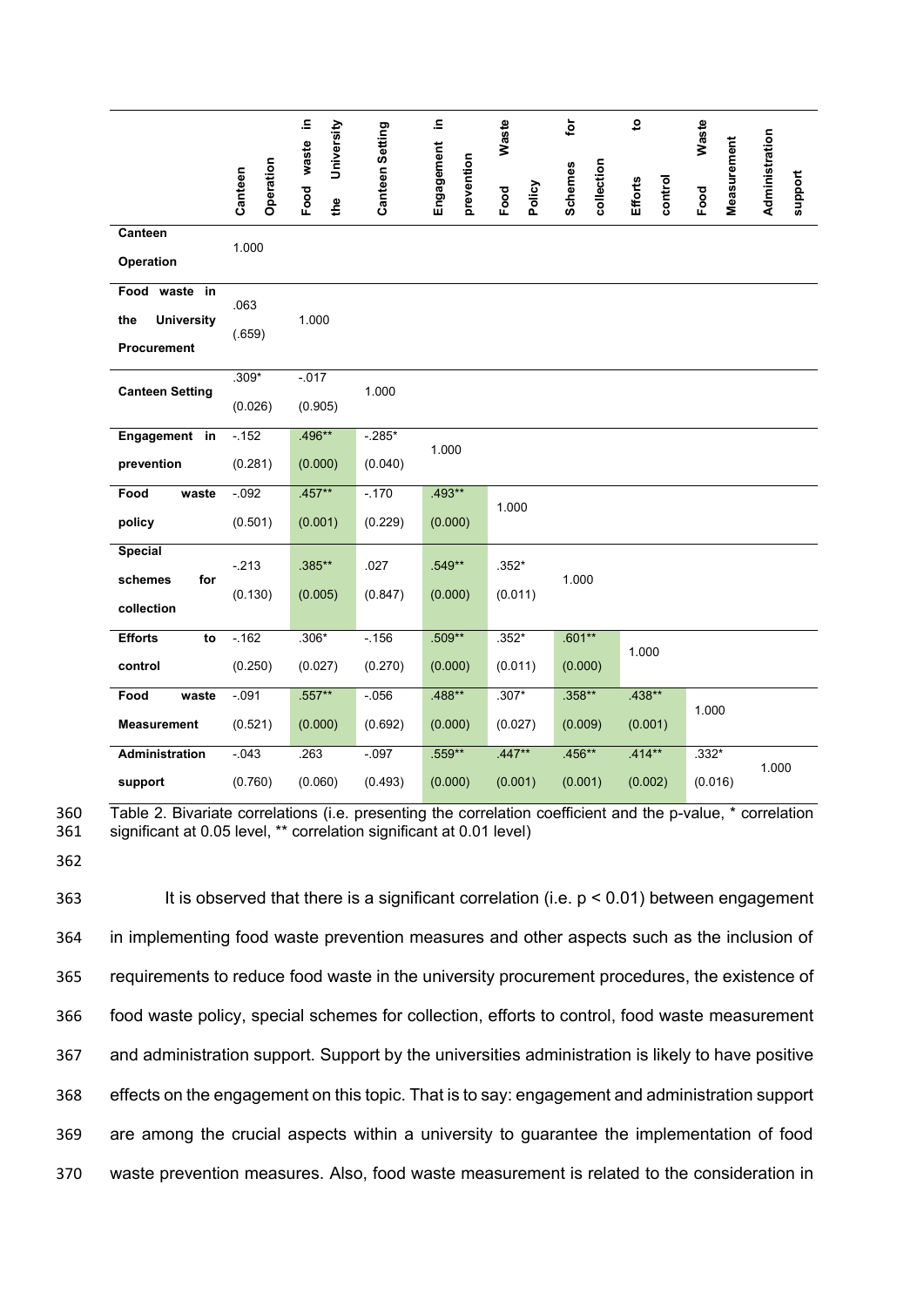procurement as well as to control. Both reveal potential starting points to monitor the effectiveness of schemes for collection and prevention campaigns.

## *3.2 Qualitative analysis*

 In the open-ended question, respondents were asked about what should be done, in their opinion, to manage the food waste problem better. After the content analysis, the comments could be grouped according to the main steps of food waste management, as presented in the literature review. Table 3 summarises the classification.

| Step of food waste management            |    | %   |
|------------------------------------------|----|-----|
| (A) auditing and planning                | 11 | 25  |
| (B) implementation of effective measures | 13 | 29  |
| (C) awareness-raising campaigns          | 21 | 46  |
|                                          | 45 | 100 |

380 Table 3. Classification of the main topics mentioned by the respondents in the open-ended question,<br>381 according to the steps of food waste management according to the steps of food waste management 

 Regarding the auditing and planning (step A), approximately a quarter of the comments is concerned with food waste policy and administration measures. The respondents confirm the commitment from the top management as something fundamental for improvements in this area, as well as continuing efforts and a good strategy and policy. Referring to policy, some remarks occurred on developing a "good one", "sticking to it", and including matters related to "redistribution, recycling and banning food from residual waste".

 For the implementation of effective measures (B), the responses are mainly associated with the topic of recycling (n=6) and operations (n=7). Recycling programmes are welcomed, in addition to the use of particular bins for food waste in order to encourage and ease the separation of food waste at source for later composting and anaerobic digestion. About this issue, some comments indicated composting, and anaerobic digestion as better ways manage the food waste problem (e.g. "Make compost bins available across campus", "Laws for food waste to be collected in separate bins and sent to anaerobic digestion", "Implement waste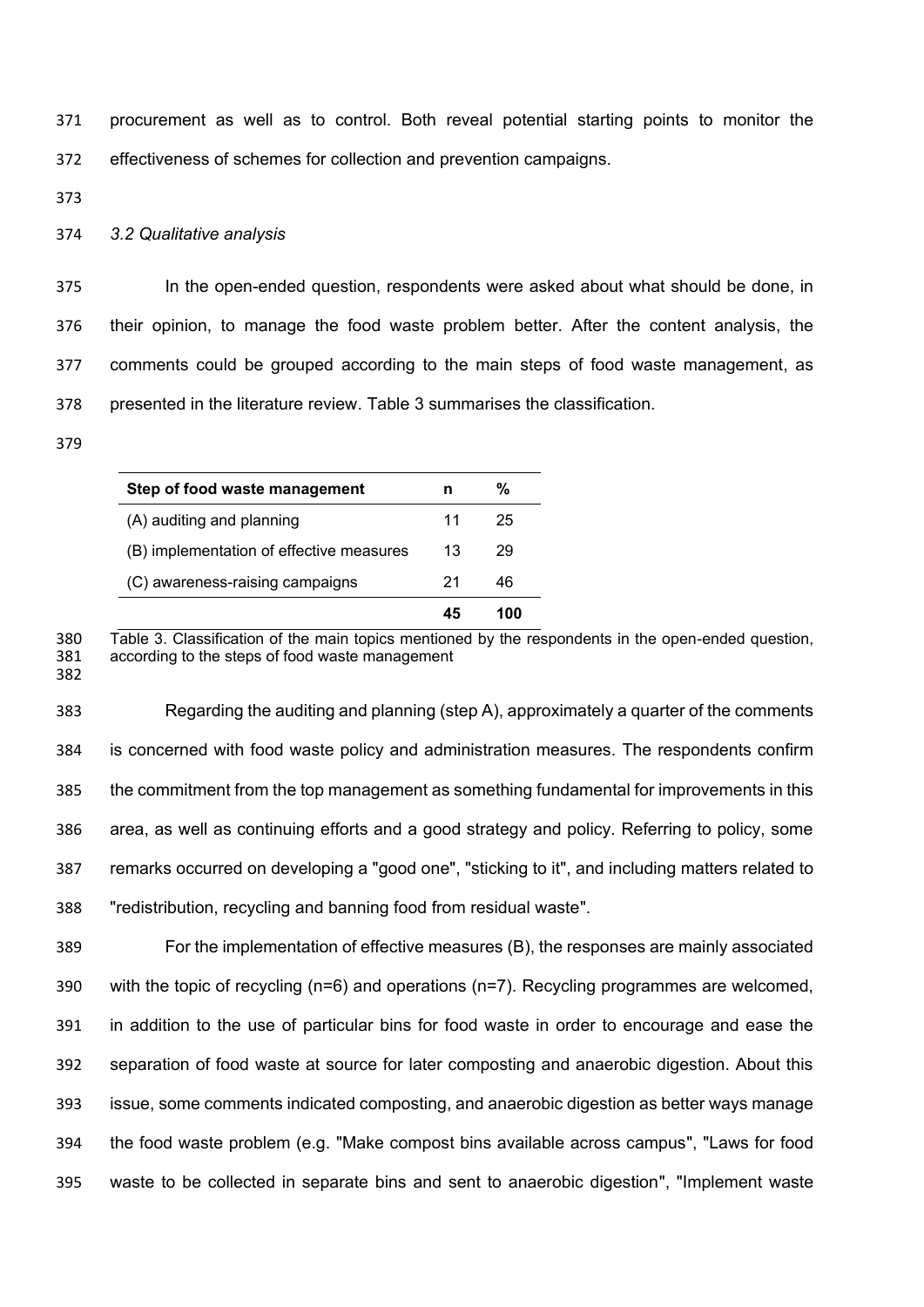composting through projects at the university or outsourcing this service"). Comments suggested several actions related to operations, for instance: offering smaller portions, which, according to the literature, may reduce food waste since kitchen staff is often unsure in estimating portion quantity (Halloran et al. 2014; Betz et al. 2015; Silvennoinen et al. 2015); catered accommodation packages for students who could pre-pay for meals; elimination of buffet options; payment by weight; and the need to manage food waste in all canteens, not only in some of them. This management, as suggested by one of the comments, could be the responsibility of the University Green or Sustainability Office, which is present at many universities (Leal et al. 2019).

 The highest number of comments was related to the step of awareness-raising (C). Most of them express the urgency in building awareness on the food waste problem, highlighting that more information should be shared, especially with students (who should take more responsibility in this issue), contributing to a "cultural change and making people more conscious and responsible". Other comments expressed ideas for the development of education programmes which could focus specifically on informing students of the need for and reasons for reducing food waste, its implication in production and wastage. Some respondents highlighted the importance of educating staff on these issues as well. In general, the main idea is to enhance people's awareness of food waste, encouraging them to "cherish food and be responsible eaters", consequently contributing to the food waste problem.

 Additional comments at the end of the survey show that some advances in the area of food waste could be observed recently, but there is still much to be done. The respondents tend to believe that this is a hot topic nowadays, and more universities must be investing in this issue in the coming years. The advances are related to the donation of food to people who cannot afford, encouragement of Zero Waste Events, collecting for biogas production and composting, and avoiding not only food waste but also disposable cutlery, plates, glasses and napkins (showing also the concern about plastic issues).

 Some positive examples of initiatives on food waste presented by some respondents include the commitment to divert food waste from landfill, the availability of composting cans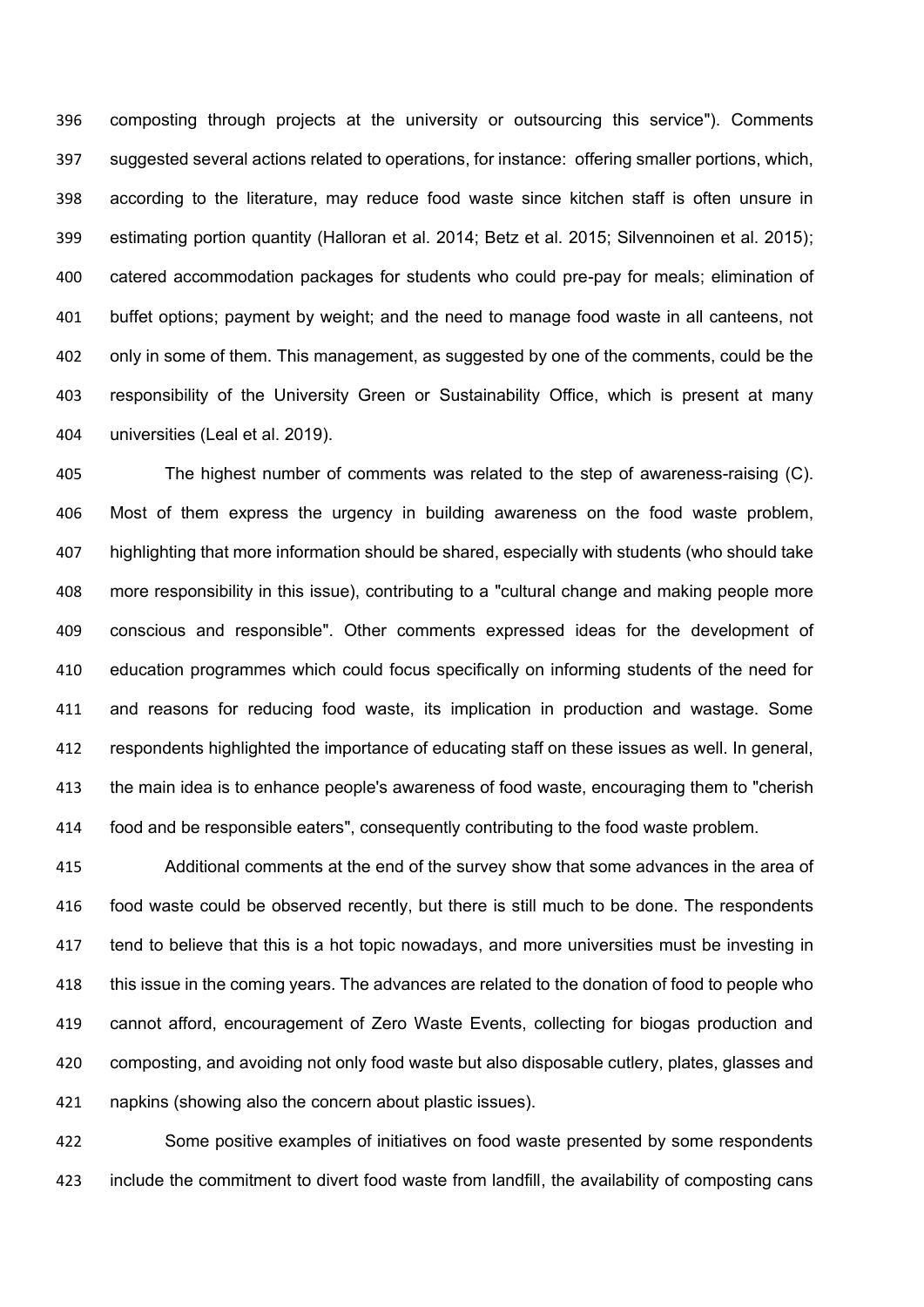in every building and no deskside trash pickup for staff, encouraging them to sort out their waste – and therefore raising more awareness on that topic. Another good practice mentioned relates to the periodic measurement of food waste in a sample of campus canteens, since the results might be used to estimate the amount of the whole campus and become useful in the promoting of awareness campaigns, reducing inefficiency, and for defining framework for action.

 On the other hand, some canteens seem to prioritize the use of single-use food boxes still, and even though the students might be willing to pay the full price of a dish and receiving a smaller portion, staff would still serve the full one. Besides that, despite the higher generation of food waste, some universities still use catering for events, due to the actual convenience of this service.

 Interestingly, despite the great diversity of countries and cultures presented in this study, the opinions regarding better ways to manage the food waste problem were quite similar. Respondents from both developed and developing countries mentioned all topics discussed above, from the importance of planning and implementation of practical actions to awareness-raising and more education campaigns. It is worth mentioning, though, that the positive examples and best cases came primarily from developed countries.

### **4. Conclusions and outlook**

 Food waste prevention is an important issue that directly affects many parts of a society and which increasingly attracted the attention of scholars from diverse fields of research. In particular, recent and more considerable attention has been steered toward universities due to their role in educating a future generation and their impact as a liveable organization producing waste. Research shows that about 540,000 million tons of food waste could be generated each year at campuses (Whitehair et al. 2013) and much of this waste is still disposed of in the municipal solid waste instead of being employed for other uses. Despite the significant impact that universities have on food waste generation and prevention, little is still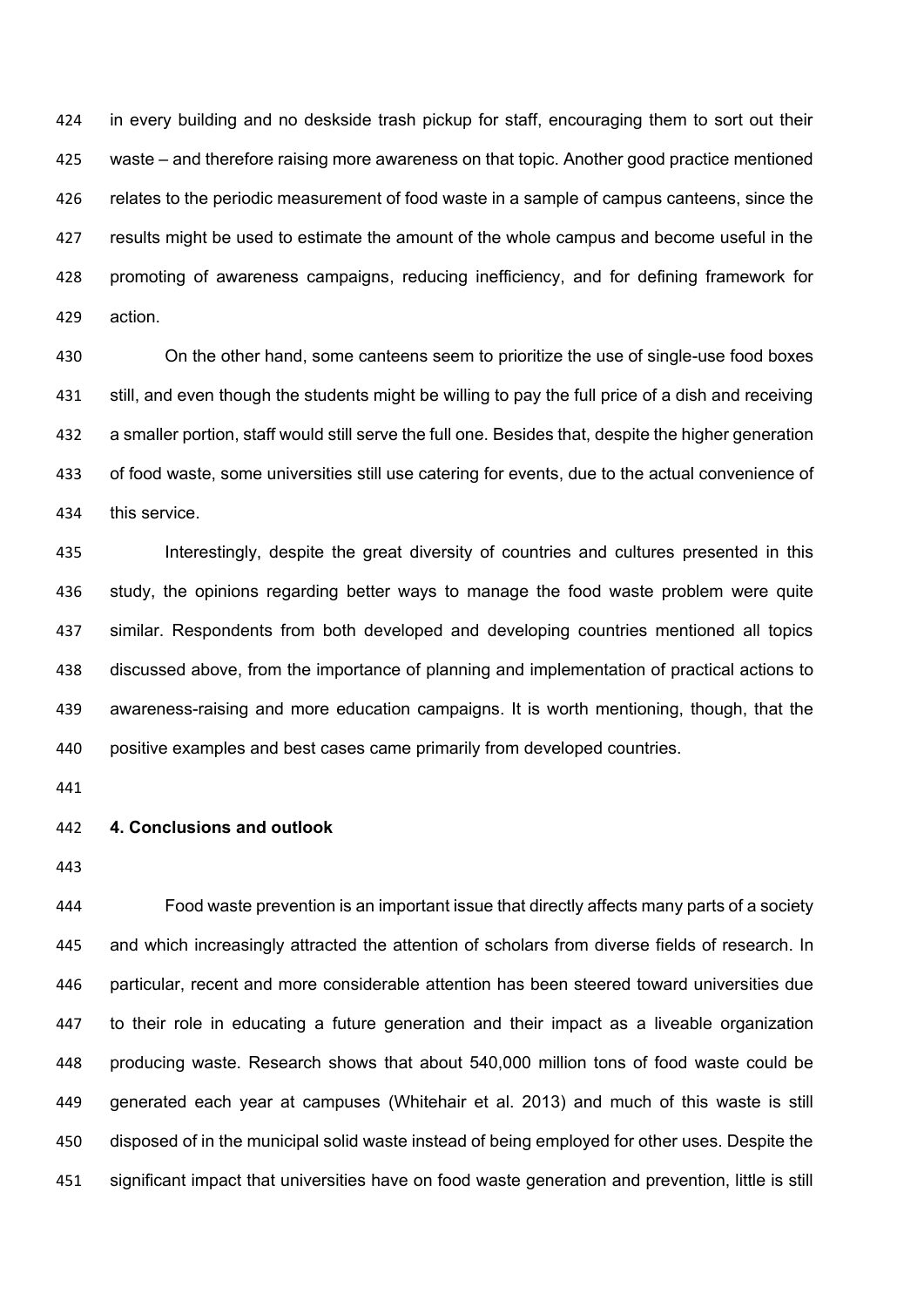known on the extent to which food waste is handled on the campuses. Filling this gap, the present study proposed the analysis of practices and issues on food waste in a sample of 52 higher education institutions, looking for weaknesses that hamper actions against food waste and best practices that have developed measures toward prevention and re-use.

 Various research questions were pursued with the study. Regarding the extent of food waste produced (RQ 1), it should be stated that most of the universities in the sample reported that there is no regular recording and measurement of food waste. Re-use of food waste and on-campus composting is, however taking place in some cases.

 Going into the roots of the problem (RQ 2), it is seen that many universities employ external services for canteens and restaurants management, and their business model is mainly based on buffet service. This limits the possibility of further waste prevention during serving. The lack of measurements is also a crucial issue hampering the food waste reduction, because it is hard to understand the extent to which food waste is being generated and its impacts in terms of waste and related costs. Recycling programmes and zero waste events may be helpful, along with the provision of particular bins for separate waste collection, to improve the separation of food waste at source for later composting and anaerobic digestion.

 Even though few universities have a specific policy on food waste, 60% of the analyzed sample declared they pursue efforts in this direction, focusing on separate collection and utilization for biogas or composting. Following previous studies, some of the measures deployed include staff serving reasonable portions during meals, trayless dining or the payment by weight for buffet service aiming at reducing plate waste (Thiagarajah and Getty 2013; Mirosa et al. 2016; Lorenz et al. 2017a; Lorenz et al. 2017b). Just 30% of the universities declared to be really engaged. In these cases, awareness of food waste also is increased through informing students and staff on food waste issue, providing information at campus' canteens and restaurants. These reported experiences contributed to addressing RQ 3 by presenting some concrete examples of good practices.

 An additional aspect, still largely neglected, is the importance of developing joint measures together with other organizations of the community such as supermarkets, farmers,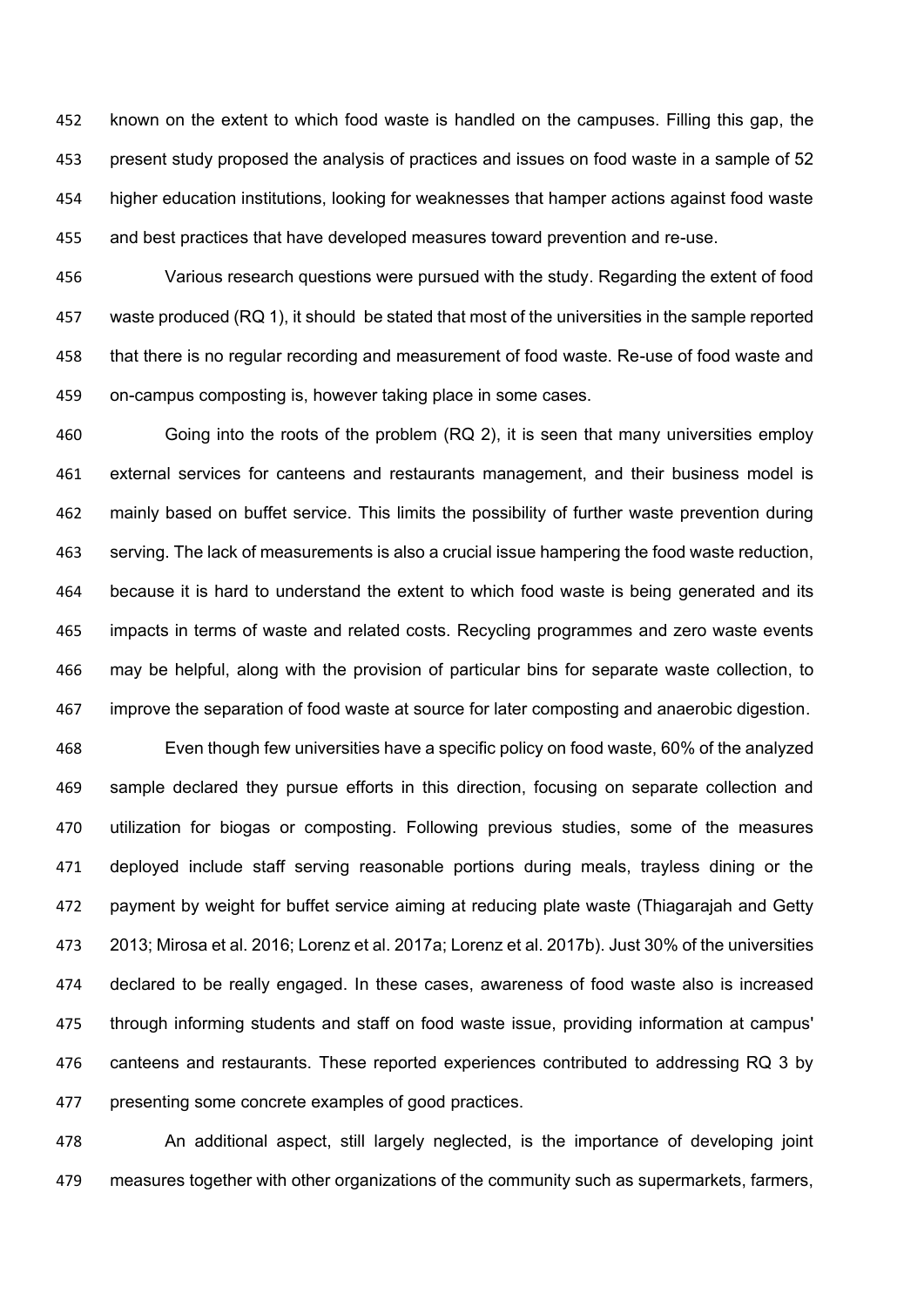and farmer markets (Moggi et al. 2018) to create public awareness. By creating public awareness, more interest around the issue of food waste could be raised, addressing one of the challenges reported in this study (lack of interest from staff and students). Lack of motivation and funding to invest in food waste prevention were also reported as important challenges for universities to overcome (RQ4).

 Since universities are in charge of educating a future generation and having a significant impact on food waste production, they have a responsibility and may play a key role in enhancing sustainable consumption and food security towards SDG 2 and SDG12 through concrete actions. In this sense, the study identified some key factors that are pivotal for enhancing food waste reduction and re-use. Firstly, higher engagement and information of people who study and work at universities should be pursued, as tools to increase the awareness on the subject and reduce food waste, leading to a reduction in waste generation. Secondly, food waste prevention is a cultural change that must be supported by the top management to guarantee the success of the implemented programmes. Finally, measurements and indicators should be considered for helping and encouraging prevention measures, detecting inefficiencies, and especially establishing targets for improvements.

 Due to its exploratory nature, this study has some limitations. Firstly, the small size of the sample of universities taking part in the survey makes it difficult to draw generalizable conclusions. Secondly, whereas the survey was inclusive, some universities chose not to take part in it, which means that some potentially useful information could be not be gathered.

 These limitations are partly compensated by the fact that 24 countries were involved in the study. Hence it still allows building a profile of the situation and the identification of some trends related to food waste, in both industrialized and developing countries.

 Looking ahead, further research could consider enlarging the sample of the higher education institutions involved, as well explore (for instance, through in-depth semi-structured interviews) some of the best practices highlighted by this research. It is a paradox that many people suffer from hunger, while food is being wasted at many universities, which should be leading by example. Having a detailed knowledge of the processes and factors which influence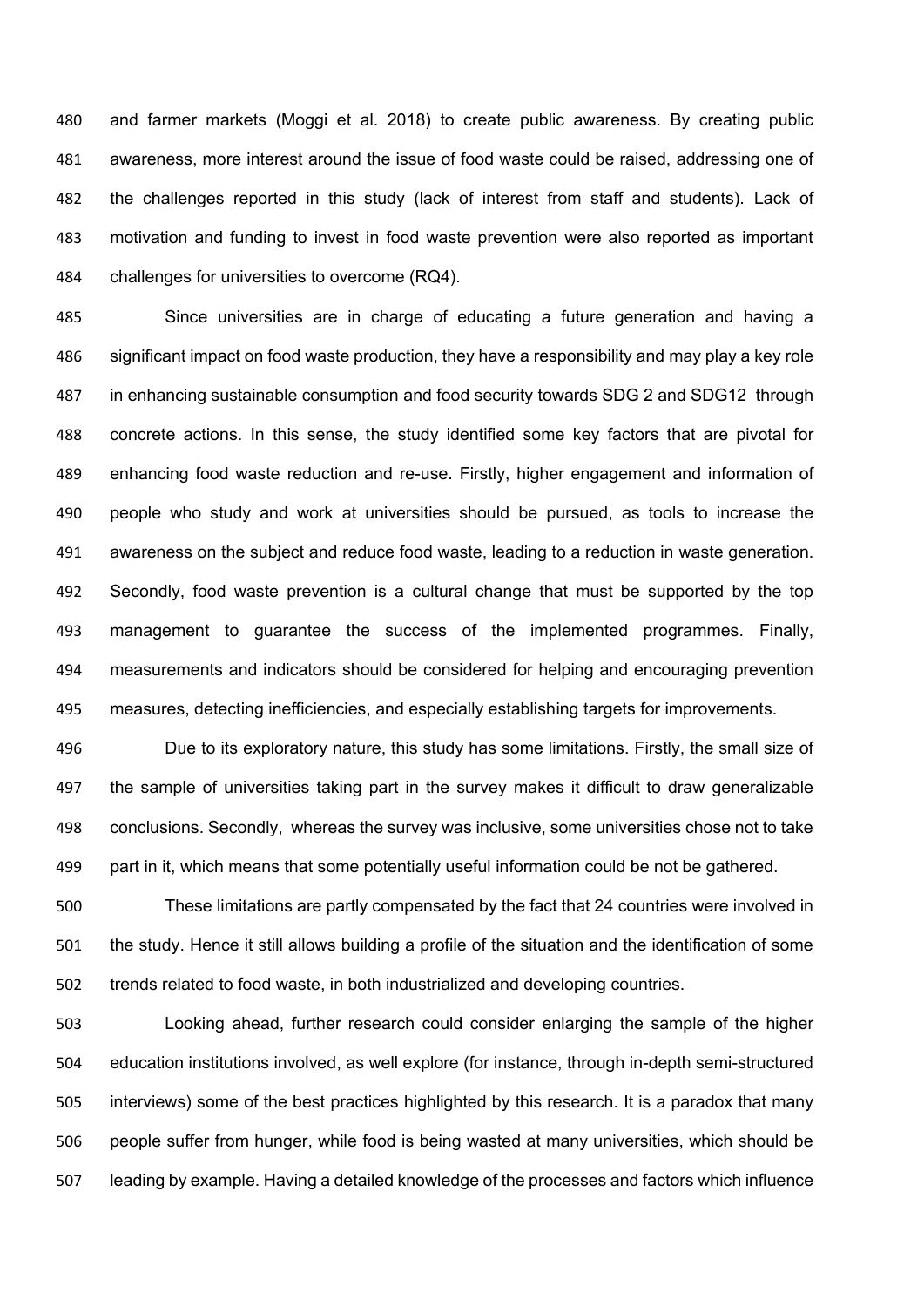- food waste is crucial in designing suitable initiatives to reduce the current wastage of food
- resources.
- 

### **References**

- Aschemann-Witzel J, Maroscheck N, Hamm U. 2013. Are organic consumers preferring or avoiding foods with nutrition and health claims? Food Quality and Preference. 30(1):68–76. doi:10.1016/j.foodqual.2013.04.011.
- Avila LV, Beuron TA, Brandli LL, Damke LI, Pereira RS, Klein LL. 2019. Barriers to innovation and sustainability in universities: an international comparison. Int J Sustain High Educ. 20(5):805–821. doi:10.1108/ijshe-02-2019-0067.
- Bengtsson M. 2016. How to plan and perform a qualitative study using content analysis. NursingPlus Open. 2:8–14. doi:10.1016/j.npls.2016.01.001.
- Beretta C, Stoessel F, Baier U, Hellweg S. 2013. Quantifying food losses and the potential
- for reduction in Switzerland. Waste Management. 33(3):764–773.
- doi:10.1016/j.wasman.2012.11.007.
- Betz A, Buchli J, Göbel C, Müller C. 2015. Food waste in the Swiss food service industry Magnitude and potential for reduction. Waste Management. 35:218–226. doi:10.1016/j.wasman.2014.09.015.
- Browne JD, Murphy JD. 2013. Assessment of the resource associated with biomethane from food waste. Applied Energy. 104:170–177. doi:10.1016/j.apenergy.2012.11.017.
- Dinis D, Martins ML, Rocha A. 2013. Plate Waste as an Indicator of Portions Inadequacy at School Lunch. International Journal of Nutrition and Food Engineering. 7(7):477–480.
- Elliott H, Wright T. 2013. Barriers to Sustainable Universities and Ways Forward: A Canadian students` Perspective. In: Proceedings of the The 3rd World Sustainability Forum.
- Ellison B, Savchenko O, Nikolaus CJ, Duff BRL. 2019. Every plate counts: Evaluation of a food waste reduction campaign in a university dining hall. Resources, Conservation and Recycling. 144:276–284. doi:10.1016/j.resconrec.2019.01.046.
- Engström R, Carlsson-Kanyama A. 2004. Food losses in food service institutions Examples from Sweden. Food Policy. 29(3):203–213. doi:10.1016/j.foodpol.2004.03.004.
- Eriksson M, Lindgren S, Persson Osowski C. 2018. Mapping of food waste quantification methodologies in the food services of Swedish municipalities. Resources, Conservation and Recycling. 137:191–199. doi:10.1016/j.resconrec.2018.06.013.
- Eriksson M, Persson Osowski C, Malefors C, Björkman J, Eriksson E. 2017. Quantification of food waste in public catering services – A case study from a Swedish municipality. Waste Management. 61:415–422. doi:10.1016/j.wasman.2017.01.035.
- Evans D, Campbell H, Murcott A. 2013. Waste matters: new perspectives of food and society. John Wiley & Sons.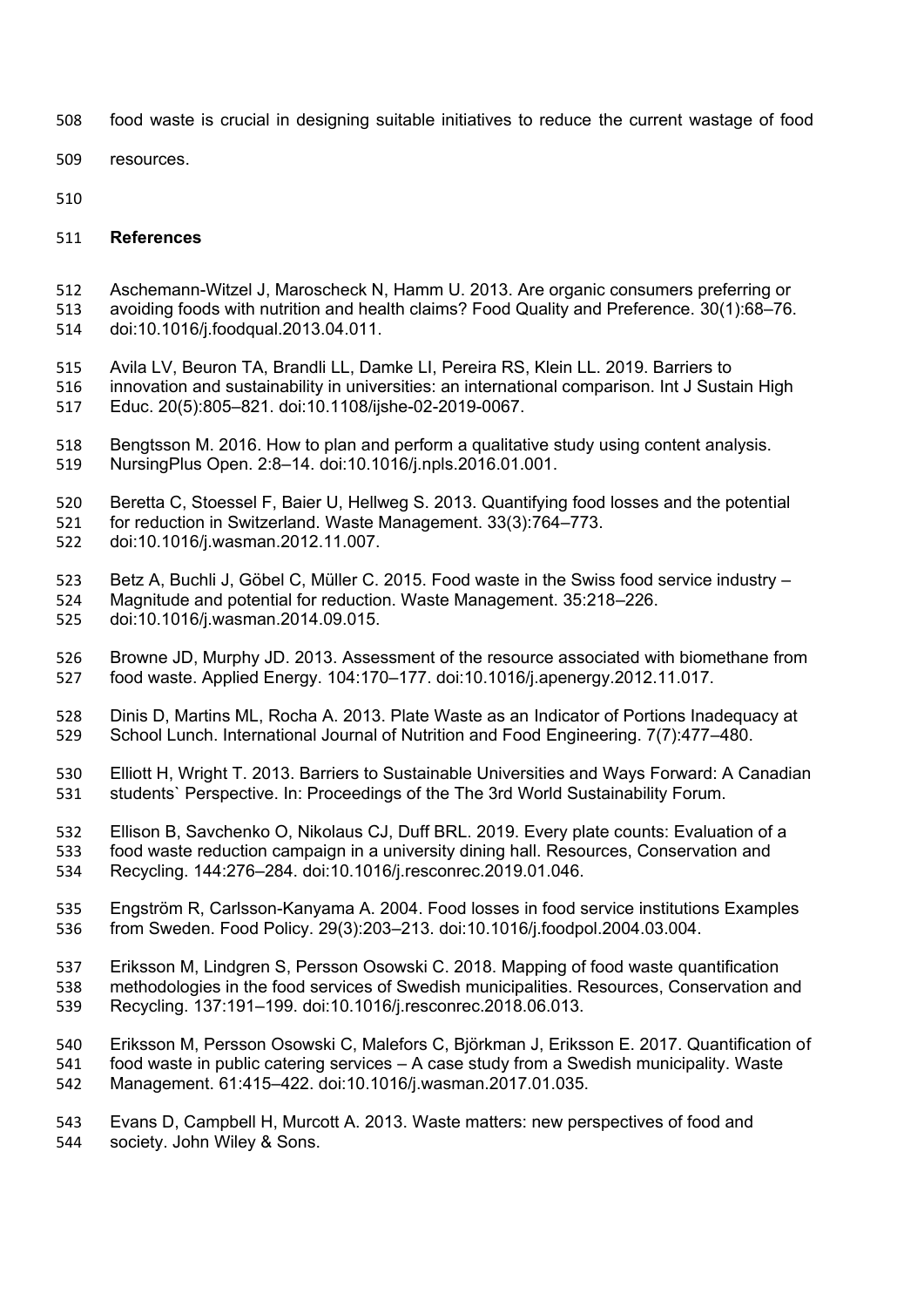- Evans DM. 2014. Food Waste: Home Consumption, Material Culture and Everyday Life.
- Bloomsbury Publishing (Materializing Culture).
- https://books.google.de/books?id=98cOBAAAQBAJ.

 Fami HS, Aramyan LH, Sijtsema SJ, Alambaigi A. 2019. Determinants of household food waste behavior in Tehran city: A structural model. Resources, Conservation and Recycling. 143:154–166. doi:10.1016/j.resconrec.2018.12.033.

- Ferreira M, Liz Martins M, Rocha A. 2013. Food waste as an index of foodservice quality. British Food Journal. 115(11):1628–1637. doi:10.1108/BFJ-03-2012-0051.
- Freedman MR, Brochado C. 2010. Reducing Portion Size Reduces Food Intake and Plate Waste. Obesity. 18(9):1864–1866. doi:https://doi.org/10.1038/oby.2009.480.
- Gille Z. 2012. From risk to waste: global food waste regimes. The Sociological Review. 60(S2):27–46. doi:https://doi.org/10.1111/1467-954X.12036.
- Gooch M, Felfel A, Marenick N. 2010. Food waste in Canada: opportunities to increase the competitiveness of Canada's agri-food sector, while simultaneously improving the environment. Value Chain Manage Centre.
- Hair JF, Black WC, Babin BJ, Anderson RE. 2013. Multivariate Data Analysis: Pearson New International Edition. Pearson Education Limited.
- Hall KD, Guo J, Dore M, Chow CC. 2009. The Progressive Increase of Food Waste in America and Its Environmental Impact. PLOS ONE. 4(11):e7940. doi:10.1371/journal.pone.0007940.
- Halloran A, Clement J, Kornum N, Bucatariu C, Magid J. 2014. Addressing food waste reduction in Denmark. Food Policy. 49:294–301. doi:10.1016/j.foodpol.2014.09.005.
- Katajajuuri J-M, Silvennoinen K, Hartikainen H, Heikkilä L, Reinikainen A. 2014. Food waste in the Finnish food chain. Journal of Cleaner Production. 73:322–329.
- doi:10.1016/j.jclepro.2013.12.057.
- Krippendorff K. 2013. Content Analysis: An Introduction to Its Methodology. SAGE Publications.
- Leal Filho W, Wu Y-CJ, Brandli LL, Avila LV, Azeiteiro UM, Caeiro S, Madruga LR da RG. 2017. Identifying and overcoming obstacles to the implementation of sustainable
- development at universities. Journal of Integrative Environmental Sciences. 14(1):93–108.
- doi:10.1080/1943815X.2017.1362007.
- Leal W, Will M, Salvia AL, Adomssent M, Grahl A, Spira F. 2019. The role of green and
- 577 Sustainability Offices in fostering sustainability efforts at higher education institutions. J<br>578 Clean Prod. 232:1394–1401. doi:10.1016/j.jclepro.2019.05.273. Clean Prod. 232:1394–1401. doi:10.1016/j.jclepro.2019.05.273.
- Lipinski B, Hanson C, Waite R, Searchinger T, Lomax J, Kitinoja L. 2013. Reducing Food Loss and Waste. [accessed 2020 Dec 6]. https://www.wri.org/publication/reducing-food-loss-and-waste.
- Lorenz BA, Hartmann M, Hirsch S, Kanz O, Langen N. 2017. Determinants of Plate Leftovers in One German Catering Company. Sustainability. 9(5):807. doi:10.3390/su9050807.
- Lorenz BA-S, Hartmann M, Langen N. 2017. What makes people leave their food? The interaction of personal and situational factors leading to plate leftovers in canteens. Appetite.
- 116:45–56. doi:10.1016/j.appet.2017.04.014.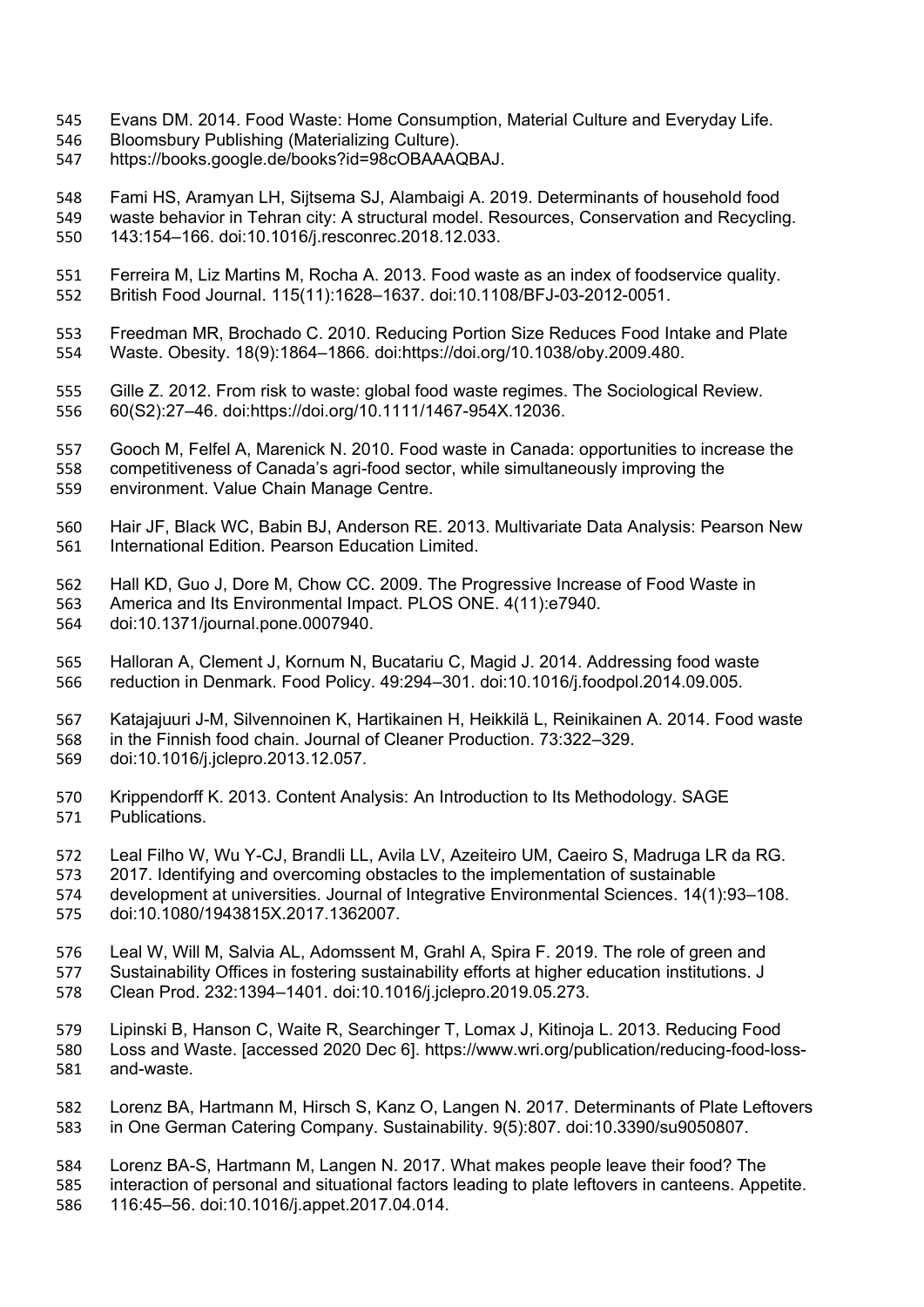Mirosa M, Loh J, Spence H. 2016. The Possibilities of Reducing Food Choice to Improve the Performance of College Foodservices. J Acad Nutr Diet. 116(7):1163–1171. doi:10.1016/j.jand.2015.12.019.

 Moggi S, Bonomi S, Ricciardi F. 2018. Against Food Waste: CSR for the Social and Environmental Impact through a Network-Based Organizational Model. Sustainability. 10(10):3515. doi:10.3390/su10103515.

 Mozzato AR, Grzybovski D. 2011. Análise de conteúdo como técnica de análise de dados qualitativos no campo da administração: potencial e desafios. Revista de Administração Contemporânea. 15(4):731–747. doi:10.1590/S1415-65552011000400010.

 Neff RA, Spiker ML, Truant PL. 2015. Wasted Food: U.S. Consumers' Reported Awareness, Attitudes, and Behaviors. PLOS ONE. 10(6):e0127881. doi:10.1371/journal.pone.0127881.

 Painter K, Thondhlana G, Kua HW. 2016. Food waste generation and potential interventions at Rhodes University, South Africa. Waste Management. 56:491–497. doi:10.1016/j.wasman.2016.07.013.

 Papargyropoulou E, Lozano R, K. Steinberger J, Wright N, Ujang Z bin. 2014. The food waste hierarchy as a framework for the management of food surplus and food waste. Journal of Cleaner Production. 76:106–115. doi:10.1016/j.jclepro.2014.04.020.

 Principato L, Secondi L, Pratesi CA. 2015. Reducing food waste: an investigation on the behaviour of Italian youths. British Food Journal. 117(2):731–748. doi:10.1108/BFJ-10-2013- 0314.

 Russell SV, Young CW, Unsworth KL, Robinson C. 2017. Bringing habits and emotions into food waste behaviour. Resources, Conservation and Recycling. 125:107–114. doi:10.1016/j.resconrec.2017.06.007.

 Sanchez-Carracedo F, Carbonell BS, Moreno-Pino FM. Analysis of sustainability presence in Spanish higher education. Int J Sustain High Educ.:20. doi:10.1108/ijshe-10-2019-0321.

 Schmidt K, Matthies E. 2018. Where to start fighting the food waste problem? Identifying most promising entry points for intervention programs to reduce household food waste and overconsumption of food. Resources, Conservation and Recycling. 139:1–14.

- doi:10.1016/j.resconrec.2018.07.023.
- Silvennoinen K, Heikkilä L, Katajajuuri J-M, Reinikainen A. 2015. Food waste volume and origin: Case studies in the Finnish food service sector. Waste Management. 46:140–145. doi:10.1016/j.wasman.2015.09.010.

 Silvennoinen K, Katajajuuri J-M, Hartikainen H, Jalkanen L, Koivupuro H-K, Reinikainen A. 2012. Food waste volume and composition in the Finnish supply chain : special focus on food service sector. In: Proceedings of the Fourth International Symposium on Energy from Biomass and Waste. Venice, Italy.

 Smyth DP, Fredeen AL, Booth AL. 2010. Reducing solid waste in higher education: The first step towards 'greening' a university campus. Resources, Conservation and Recycling. 54(11):1007–1016. doi:10.1016/j.resconrec.2010.02.008.

626 Stenmarck Å, Jensen C, Quested T, Moates G. 2016. Estimates of European food waste<br>627 Levels, Report by the FUSIONS EU project Reducing food waste through social innovation levels. Report by the FUSIONS EU project Reducing food waste through social innovation.